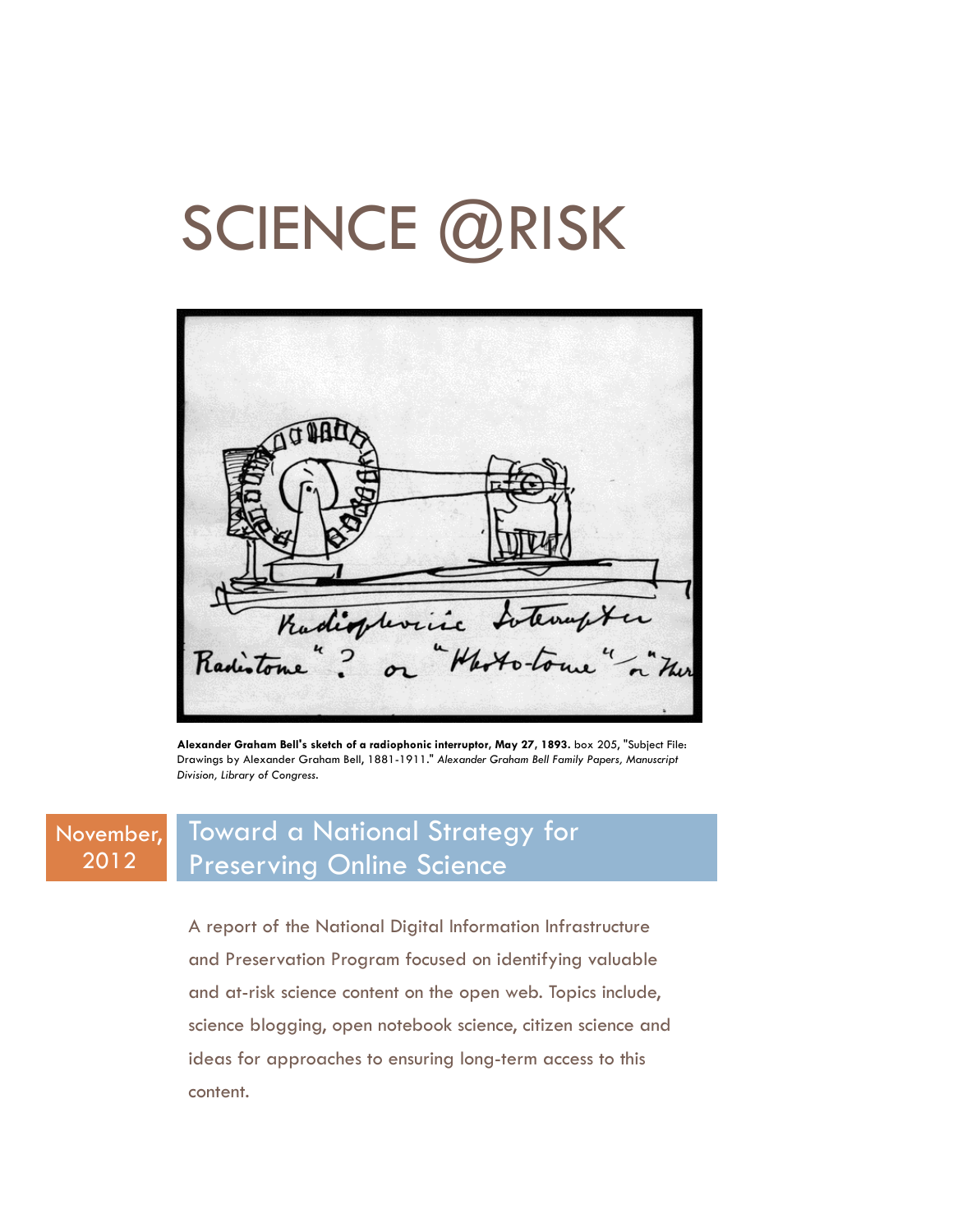## **Contents**

| Science @ Risk: Toward a National Strategy for Preserving Online Science,                                    |
|--------------------------------------------------------------------------------------------------------------|
| The Historical Value of Ephemeral Discussion of Science on the Web,                                          |
| Ten Years of Science Blogs: A Definition, and a History,                                                     |
| Case Study: Developing a "Health and Medicine Blogs" Collection at the U.S.<br>National Library of Medicine, |
| Appendix: Eleven Brief Ideas for Web Archives of Online Science Discourse34                                  |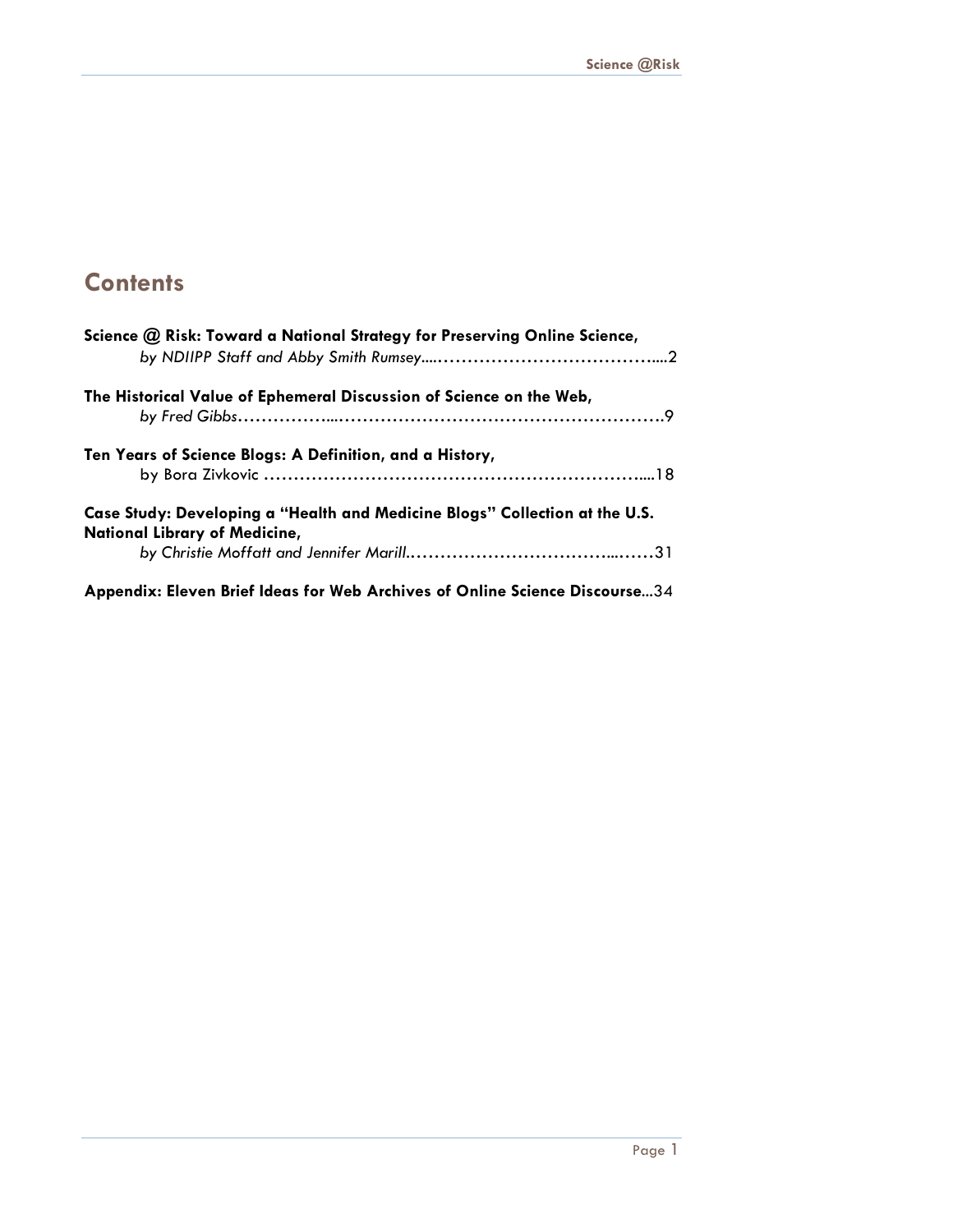## **Science @ Risk TOWARD A NATIONAL STRATEGY FOR PRESERVING ONLINE SCIENCE**

Fifty years from now, what currently accessible web content will be invaluable for understanding science in our era? What kinds of uses do you imagine this science content serving? Where are the natural curatorial homes for this online content and how can we work together to collect, preserve, and provide access to science on the web? These were the three principal questions up for discussion at *Science at Risk: Toward a National Strategy for Preserving Online Science*, a recent National Digital Information Infrastructure and Preservation digital content summit.

The Blue Ribbon Task Force on Sustainable Digital Preservation and Access recommended that "leading stewardship organizations should convene stakeholders and experts to address the selection and preservation needs of collectively produced web content."1 Thanks to generous support from the Alfred P. Sloan Foundation, The Library of Congress was able to invite a small but diverse set of science bloggers, representatives from citizen science projects, and individuals working on innovative online science publications to talk about and share their work with archivists, librarians, curators, and historians from a diverse array of cultural heritage organizations to work through and explore these questions.

This report summarizes the discussions and findings from the meeting, suggests a number of calls to action for stewardship organizations, and includes two perspective papers and a brief case study from different participants to represent the view of creators and future users of online science.2 The first perspective essay comes from Fred Gibbs, Assistant Professor of History at George Mason University and Director of Digital Scholarship at the Center for History and New Media. Gibbs provides a perspective on the diversity of web content that historians of science are likely to be interested in and why. The second essay—from Bora Zivkovic, Blogs Editor at Scientific American, visiting Scholar at NYU School of Journalism, and organizer of the ScienceOnline conference—provides the perspective of a content creator on the development of science blogging. This is followed by a case study of the U.S. National Library of Medicine History of Medicine Division's Health and Medicine Blogs collection pilot. This collection exemplifies how cultural heritage organizations' existing collecting goals can translate into a targeted web archive collection development strategy. The report closes with an appendix briefly listing examples of similar ideas for web archive collections that cultural heritage organizations could create based on the priorities identified by meeting participants.

-

<sup>1</sup> Blue Ribbon Task Force on Sustainable Digital Preservation. (2010). *Sustainable Economics for a Digital*  Planet: Ensuring Long-term Access to Digital Information, http://brtf.sdsc.edu/biblio/BRTF\_Final\_Report.pdf, p. 68

<sup>2</sup> This report was compiled by Library of Congress staff with Abby Smith Rumsey.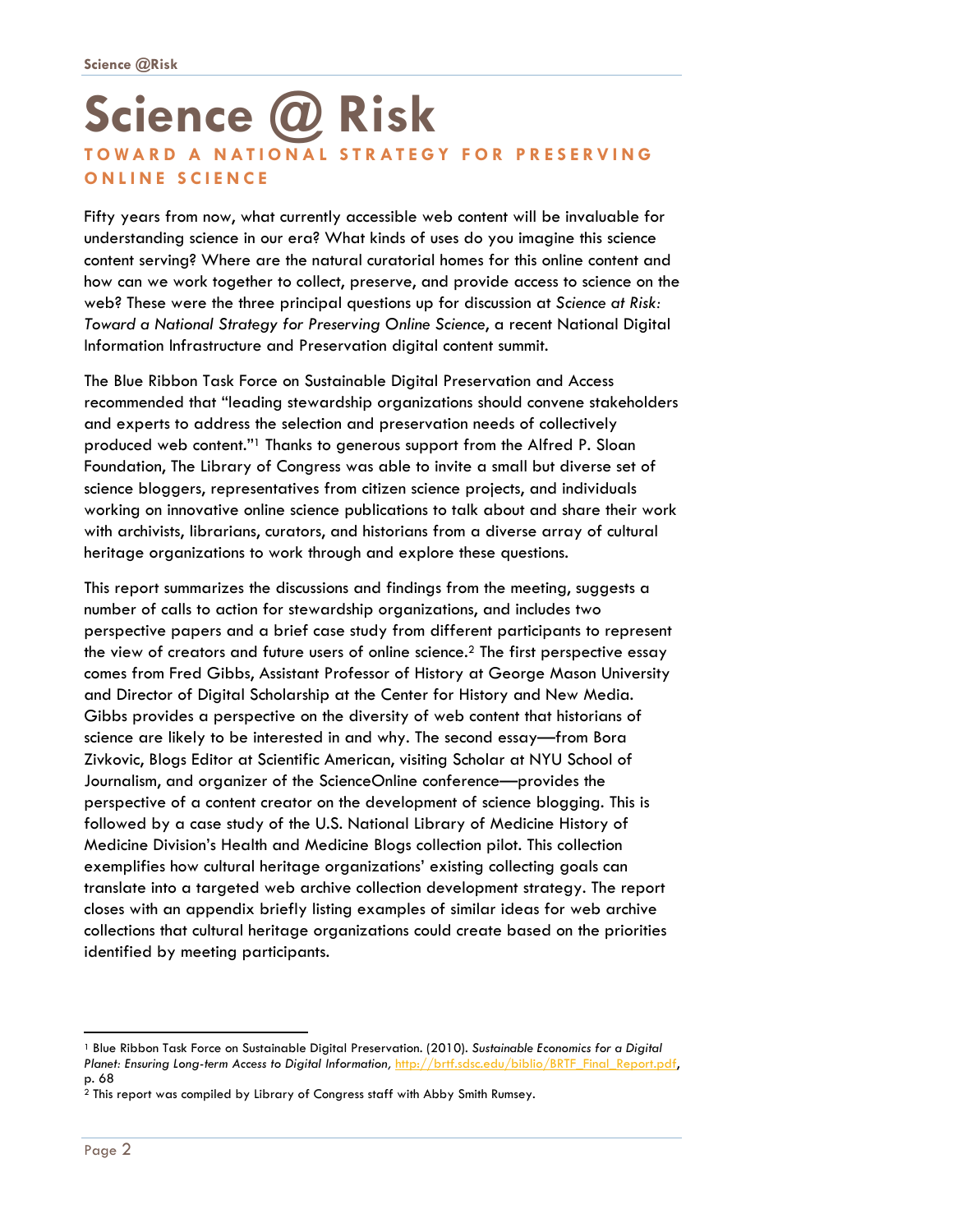## **WHY FOCUS ON ONLINE SCIENCE?**

For the purposes of the meeting, participants defined online science as the products or results of scientific activities—as well as the community of discourse among scientists, policymakers, funders, citizens, and future scholars, historians, and scientists—shared on the web. To capture online science would be to capture the informal and largely non-peer-reviewed network of blogs, projects, forums, and innovative publications that connect scientists, science journalists, and the interested larger public.

The digital versions of traditional peer reviewed journals are also of high interest and importance. However, because the ownership and distribution structure are known and relationships are in place with libraries and other stewardship organizations, this group of content is not as immediately at risk. Setting digital journals aside, the primary focus of the meeting was on science discourse outside of the traditional publishing model whether analog or online.

To date, issues around the preservation of scientific data have been the primary focus of born digital preservation efforts. The Blue Ribbon Task Force on Sustainable Digital Preservation made noteworthy suggestions for the preservation of research data.3 Projects like DataONE and the Data Conservancy have made significant headway to ensuring ongoing access to research data.<sup>4</sup> In this space, NDIIPP has been particularly involved in supporting work related to the preservation of social science data through the Data Preservation Alliance for the Social Sciences (Data-PASS).<sup>5</sup> The four-year project developed and maintains a collaborative infrastructure for preservation and access to social science data. In contrast to concerted efforts for scientific data, the preservation of new modes of scientific discourse occurring on the web has yet to be substantially addressed.

## **STAGES OF ARCHIVING**

Archiving science on the web presents many challenges: the distributed nature of web-based content; the fact that in blog comments, forums, and citizen engagement projects authorship/ownership is often unclear; and affiliation between online science projects and organizations are loose and changing. Three stages in the life cycle of stewardship and archiving were identified to help frame discussion about types of action that could be taken to preserve scientific discourse online.

- 1. **Self-archiving**. This involves taking steps to keep data in order and saved during the process of creation and use.
- 2. **Near-term archiving.** These are steps done by hosting sites or repositories, personal Web sites, publishers' sites, or those that share products and data to keep content preserved while organizational affiliations are in place.

l <sup>3</sup> *Sustainable Economics for a Digital Planet: Ensuring Long-term Access to Digital Information*

<sup>4</sup> For information on DataONE see https://www.dataone.org/ for information on the Data Conservancy see http://dataconservancy.org/about

<sup>5</sup> For information on Data-PASS see http://www.icpsr.umich.edu/icpsrweb/DATAPASS/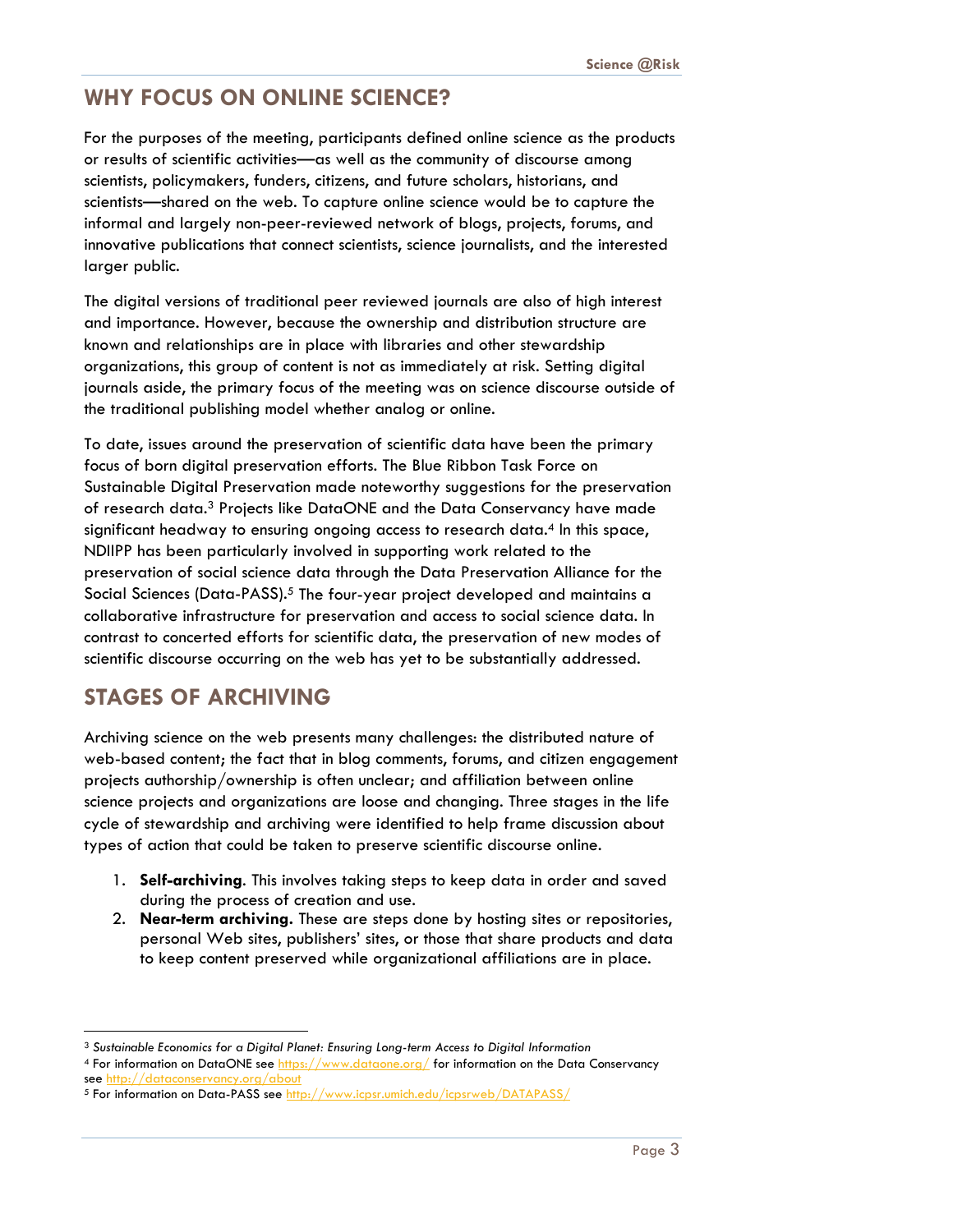3. **Long-term archiving.** It is the responsibility of libraries, archives and museums to provide stewardship that endures over hardware and software upgrades, organizational changes, and generations.

## **WHY IS ONLINE SCIENTIFIC DISCOURSE AT RISK?**

Scholarly discourse and interaction among scientists and the public is rapidly changing. The ephemeral nature of this online discussion leaves it at substantial risk of being lost. Science blogging has become a major mode of scientific discourse. The last ten years have seen significant growth in large science-focused blogging communities and platforms. In this space, sites like ScienceBlogs, PLOSBlogs, and Scientific American's Blog Network are playing an important role in science communication and may be prime targets for partnerships with digital preservation organizations and other stakeholders. At the same time, many scientists are running their own individual blogs, either through generic blogging platforms like Wordpress.com and Google's Blogger service, or through their own content management systems. These individual blogs present more complicated issues for selection and preservation.

A range of other novel online modes of publication have emerged, and are continuing to emerge, which require attention. Various projects for sharing preprints of articles, like SSRN, RePEc, and ArXive.org, are already developing new preservation approaches.6 However, new models of publications, like the video Journal of Visualized Experiments (JoVE), and science podcasts present non-textual information. These digital objects present particular risks for loss because they are not published through traditional library acquisition channels.

Citizen Science initiatives are engaging members of the public to participate in data collection and interpretation. Much of the work of citizen science is evident in the collected data and reported in scholarly literature. However, a considerable amount of important work occurs in online forums and discussion spaces. That information will likely be an important set of source material for understanding the role that these systems have played in the history of science. For example, much of the work involved in the discovery of a new kind of galaxy in the Galaxy Zoo project resulted from discussions in the project's web forums7.

Much of the content that participants in the preserving online science summit thought most valuable are also most at risk of loss because they do not clearly fall into the existing collecting practices of libraries, museums and archives. Discussion forums and a range of rather ephemeral websites offer considerable value as historical records. As noted in Bora Zivkovic's essay on science blogging, an outage on a popular science blogging network last year underscores just how easy it would be for a single point of failure to result in the loss of content documenting changes in

<sup>-</sup>6 For example, see ArXive.org's digital preservation plans with Cornel University's Library http://arxiv.org/help/support/whitepa

<sup>7</sup> Cardamone, C., Schawinski, K., Sarzi, M., Bamford, S. P., Bennert, N., Urry, C. M., Lintott, C., et al. (2009). Galaxy Zoo Green Peas: discovery of a class of compact extremely star - forming galaxies. Monthly *Notices of the Royal Astronomical Society*, *39 9*(3), 1191-1205. doi:10.1111/j.1365-2966.2009.15383.x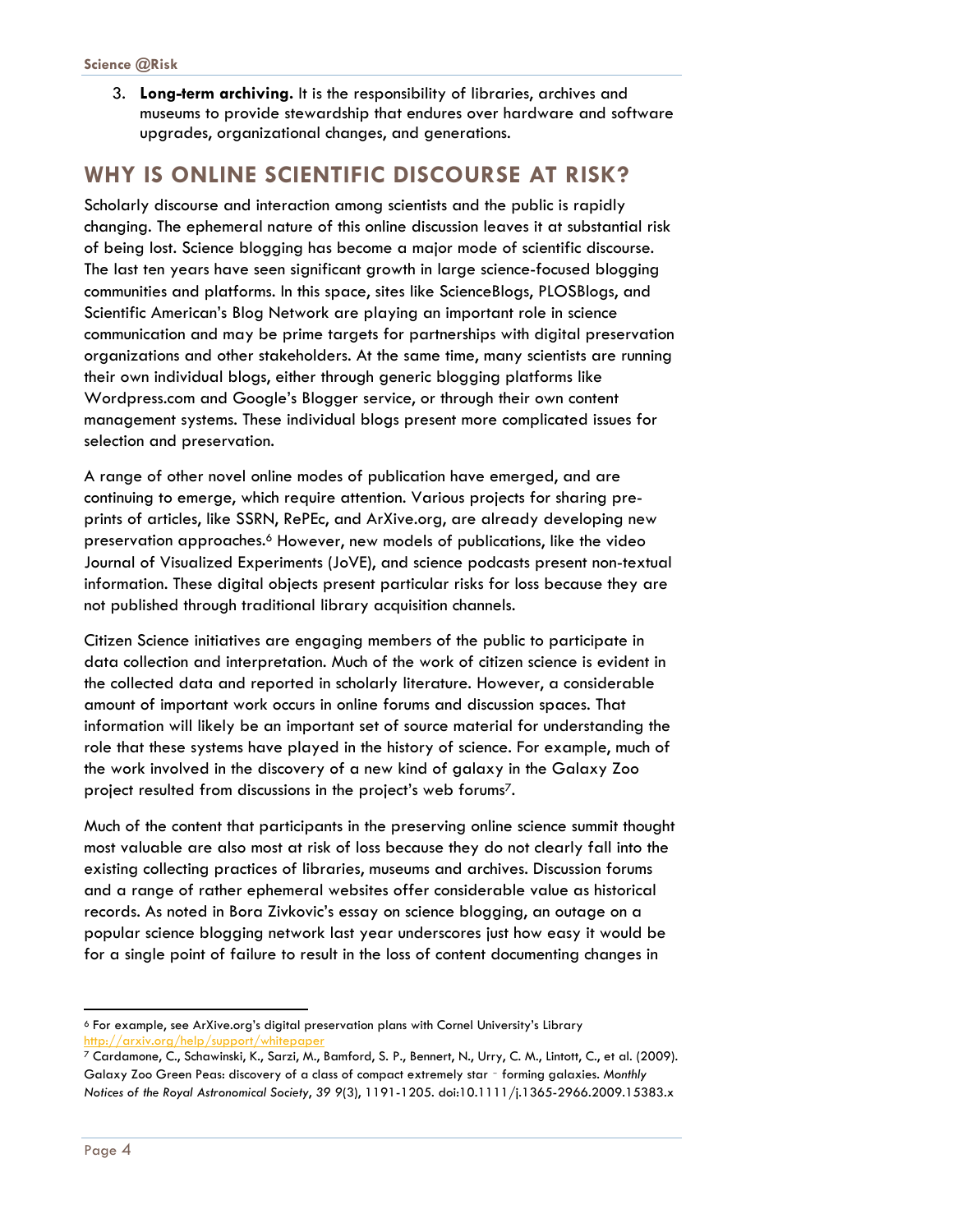science communication, and a diverse collection of responses and reactions to scientific research.

## **WHY IS ONLINE SCIENTIFIC DISCOURSE VALUABLE?**

Below are three kinds of value the participants identified in this content. These are not meant to be exhaustive, but instead as a starting point for explaining why this web content is important.

#### **The Record of Scientific Knowledge, Discovery, and Innovation:**

Much of the history of science, technology, medicine, and mathematics is built from primary records of scientific publication and unpublished materials of scientists. Traditionally, material has been preserved through a combination of collecting the personal papers of scientists and their published work in books and journal articles. With the emergence of practices like open notebook science, science blogging, and science discussion forums a considerable amount of this content is being produced and presented on the web. If we do not act to collect this contemporary material, we may end up with more complete records of scientists' unpublished notes and personal communication from previous eras than we do from our own.

Related, the emergence of citizen science projects has resulted in some discoveries and advances in science happening on the open web. For example, the discovery of the green pea galaxies occurred entirely on the discussion forums that accompany the Galaxy Zoo website. The forums, where these kinds of discussions occur, document the process and contributions of individuals in scientific discoveries.

#### **Changes in Scientific and Scholarly Communication:**

Aside from documenting the record of science and discovery, the new media of blogs, websites, and forums are themselves documentation of significant changes occurring in scholarly communication. Much as work on the history of the book documents an array of changes in culture, the history of online communication media are themselves of considerable value in understanding science and scholarship in contemporary society. In this respect, these sites are going to be of interest as valuable primary sources in the history of technology, communications, and media.

#### **Public Understanding and Perception of Science and Science Policy:**

Conversations and reactions to science from members of the general public represent one of the most exciting prospects for historians of the future to understand science in our times. In particular, various controversies around topics like evolution, vaccines, and climate change have stirred up an enormous amount of online discussion. Records of these discussions will be invaluable for historians and policy analysts for understanding and exploring public reactions and perspectives on science. Furthermore, various pop-cultural developments that touch on science topics (for example, videogames like Spore) are similarly likely to generate substantive online discussion and offer potentially unique perspectives on science in our times.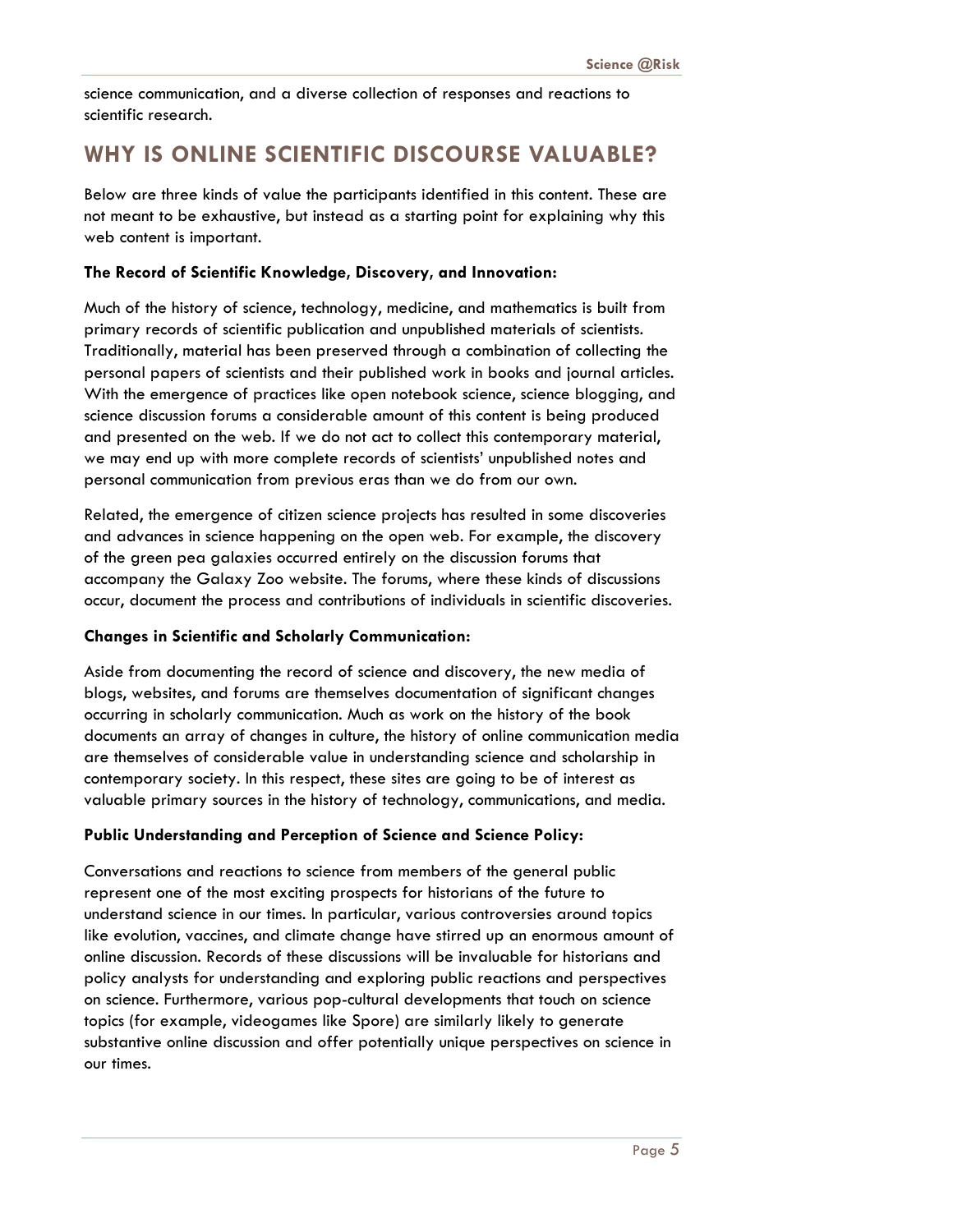## **USE AND REUSABILITY IN COLLECTION DEVELOPMENT**

Because the purpose of preservation is reuse, participants urged that data be as well documented and standardized as possible. What those terms mean depends very much upon the data and potential uses. Raw data, for example, should be in standard formats to ease processing for pattern recognition, mining, simulation, longitudinal studies, and so forth.

Participants also suggested there be some measure of collecting samples of records of online scientific discourse *just in case*, specifically, gathering data at scale and keeping in relatively low levels of curation to reduce costs required for cataloging and description. This is recommended for data that seem relevant but may have no short-term demand. For example, embracing an all-hands-on-deck approach to documenting significant events, such as tsunamis, earthquakes, and hurricanes could include lots of data in an archive for later analysis. It would be impossible to predict exactly what future researchers will want access to. The Blue Ribbon Task Force on Sustainable Digital Preservation and Access recommended the capture of such data at a very low level of curation so that they may be discovered and processed in the future if deemed desirable. 8

Simultaneously, there was consensus around the need to collect small, highly-curated topical collections of web content focused on ensuring long-term access to small representative sets of material in which scientists and historians of science see longterm value. The idea here would be to ensure high levels of quality assurance for collected content and a strong curatorial role in organizing and arranging collections as a point of entry into the much broader swath of content.

## **CALLS TO ACTION**

As a result of the discussion at the summit, and the following essays, we suggest four calls to action for cultural heritage organizations.

#### **Call for Engaging, Assisting, and Supporting Content Creators:**

The scientists and science communicators who participated in the summit were eager to learn more about how they could help to manage and steward their content. Eventually, the personal documents of scientists often make up special collections at libraries and archives. There is considerable value in the cultural heritage community creating guidance materials for managing personal digital information. Specifically, reaching out to scientists and science communicators to help them better steward their own content can help creators self archive. The Library of Congress provides personal archiving guidance to the general public that can be customized and redistributed to a specific audience. 9

#### **Call for Developing Relationships with Online Science Communities:**

-

<sup>8</sup> *Sustainable Economics for a Digital Planet: Ensuring Long-term Access to Digital Information*, p 68

 $9$  htpp://digitalpreservation.gov/personalarchiving/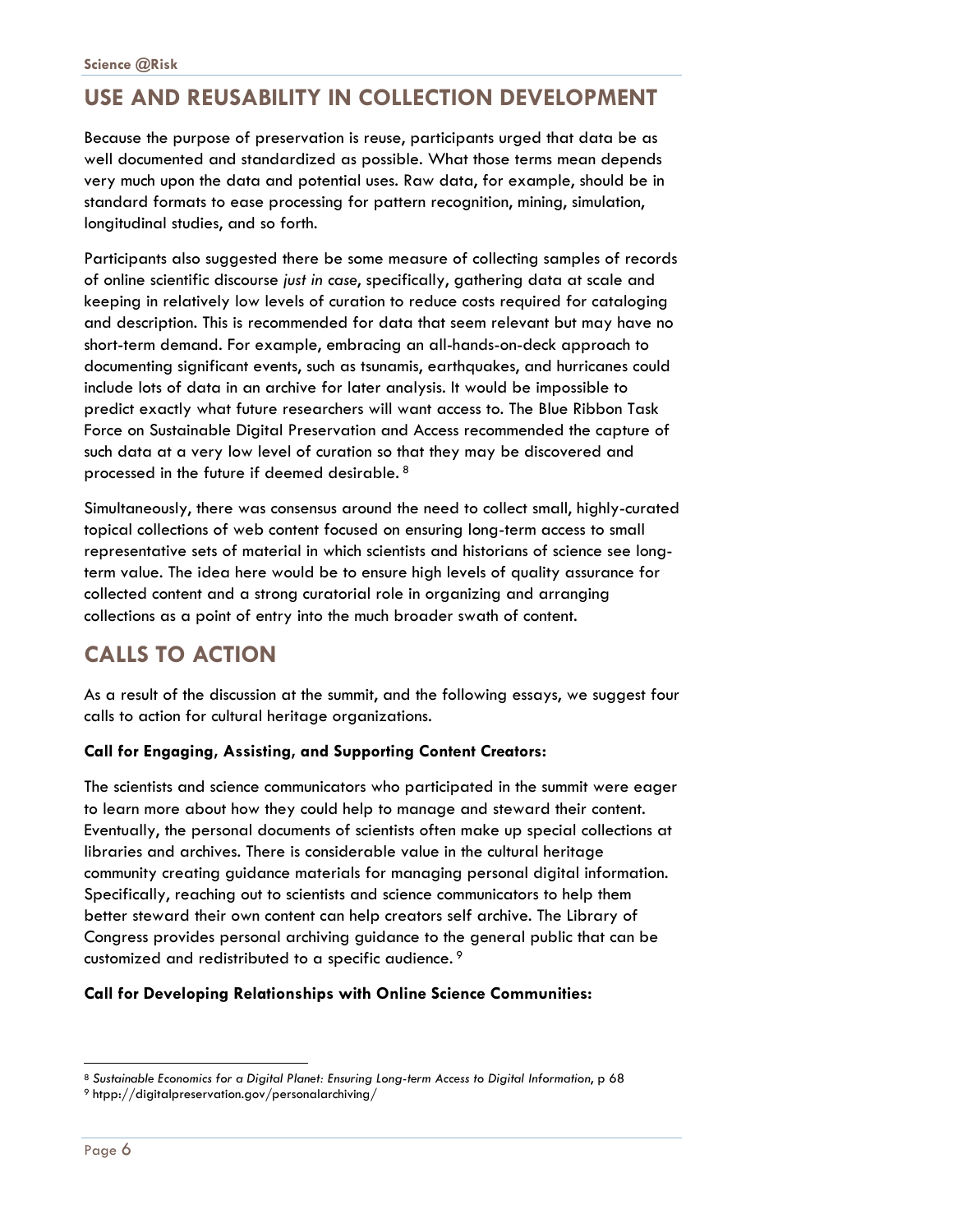The organizations or communities that host or contribute to online science projects or discourse must care for their assets in the near term. Cultural heritage institutions have the mission and expertise to serve as long-term stewards. Relationships at the institutional level can be built to give guidance on preservation practices during the life of a project and advise on future curatorial homes for data when organizational affiliations change.

#### **Call for Targeted Web Archive Collections:**

To meet the challenge of stewarding this content, we suggest cultural heritage organizations begin to develop focused web archive collections related to their particular institutional goals and needs. For example, a focused special collection on open notebook science, or a collection focused on controversies around vaccines, or the web presence of its scientists and science centers. Cultural heritage organizations are uniquely positioned to, based on their own particular focuses, identify and collect around particular themes and topics that can collectively serve as part of a distributed national and international online science collection. The case study of U.S. National Library of Medicine's Health and Medicine Blogs collection provided in this report can serve as an exemplar. Also included are examples of a series of different kinds of special collections we could see different cultural heritage organizations developing as an appendix.

#### **Call for Outreach to Historians and Other Researchers:**

Stewardship organizations must establish a user community which values the content they are preserving. There is not yet substantive interest from historians of science and other researchers in online scientific discourse. While researchers and scholars of literature and the arts have been engaged in helping develop practices around the collection and preservation of born digital artwork and literature, there has not been a similar reaction in the history of science community. Archivists, librarians, and curators ought to reach out to historians of science and make them aware of the born-digital primary resources that can be collected. Simply put, without intervention, much of this online discourse is likely to disappear before historians of science take an interest. Engaging professional organizations and associations for these researchers will be a critical component in developing sound collection approaches and policies.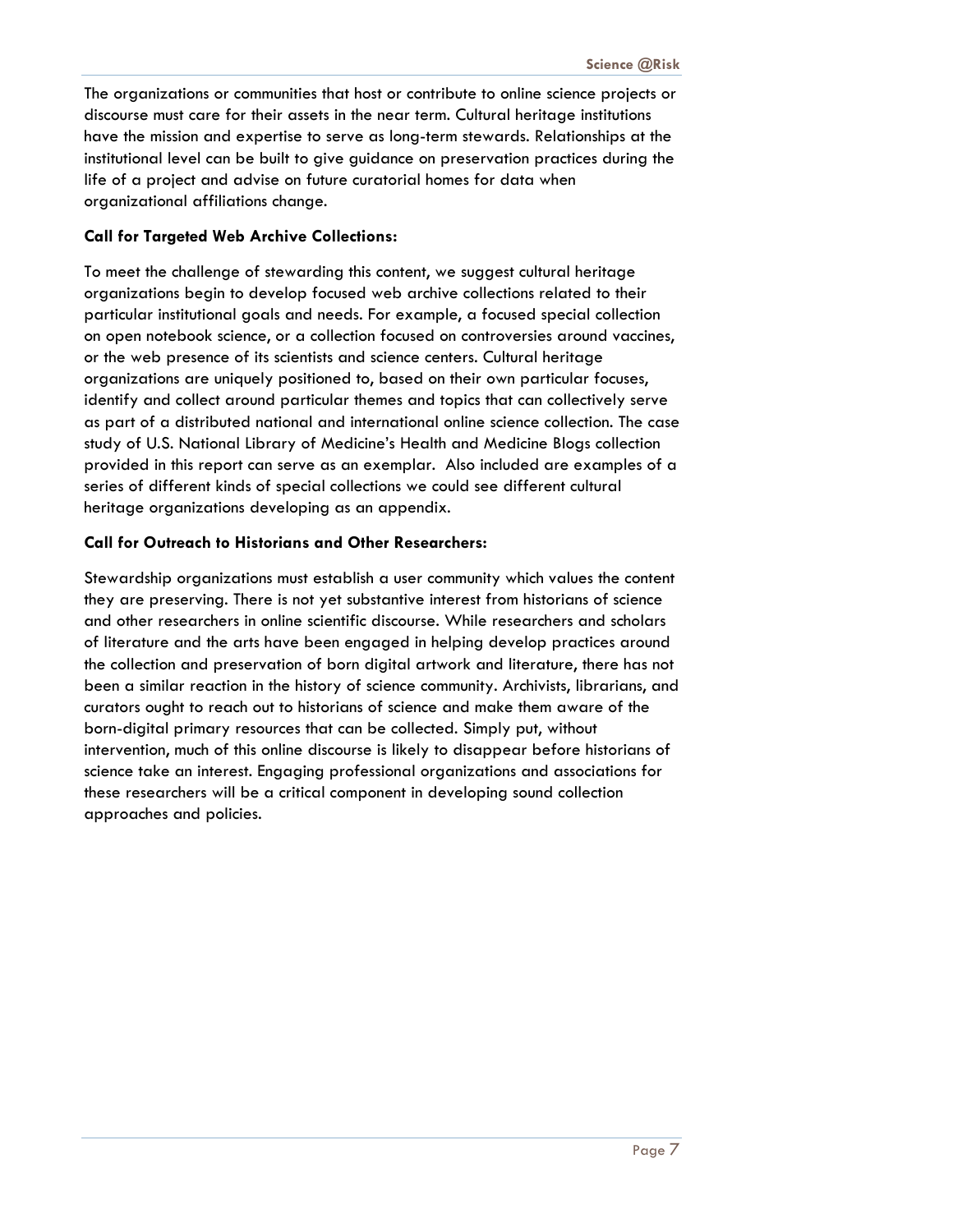## **The Historical Value of Ephemeral Discussion of Science**

*FRED GIBBS, ASSISTANT PROFESSOR OF HISTORY AT*  **GEORGE MASON UNIVERSITY AND DIRECTOR OF** *DIGITAL SCHOLARSHIP AT THE CENTER FOR HISTORY AND NEW MEDIA*

As librarians, curators, and archivists think more about archiving online science content for future use, they are challenged to strike a practical balance between the wealth of savable data on one hand, and the work required to make it into a meaningful and accessible collection on the other. After all, content needs to be not only gathered and stored, but also made useful and visible, a process that takes substantial human work, even if heavy automation can aid in the process. This challenge is often framed in terms of properly identifying what to collect, or perhaps as a challenge in filtering the great mass of content from which one must carefully select.

Needless to say, selection processes remain important. Even if one believes that storage space is cheap, and simple file formats are likely to be available many decades from now (as many already have been), content needs not only to be collected and stored, but also to be made visible. The work of collecting, organizing, as well as making visible and available is simply impossible given the magnitude of digital material and increasingly limited resources to conduct these complex processes.

This essay argues, from the point of view of a historian of science (and to some extent of a digital historian), that librarians, curators, and archivists must address the difficult value question of what content to save with three important but often neglected considerations in mind: the varied audience for science content (e.g., scientists versus historians); the importance of collecting science content that departs form what might be considered good or mainstream science, and; the changing nature of archival use.

## **VARIED AUDIANCES**

Science at Risk summit participants agreed that it is helpful to think of three stages of archival life: creation, near-term, and long-term. This tripartite scheme nicely encompasses the varied challenges of: 1) collecting from diverse sources that employ diverse technologies; 2) making such content immediately available for immediate research needs, and; 3) preserving it for posterity and future reference.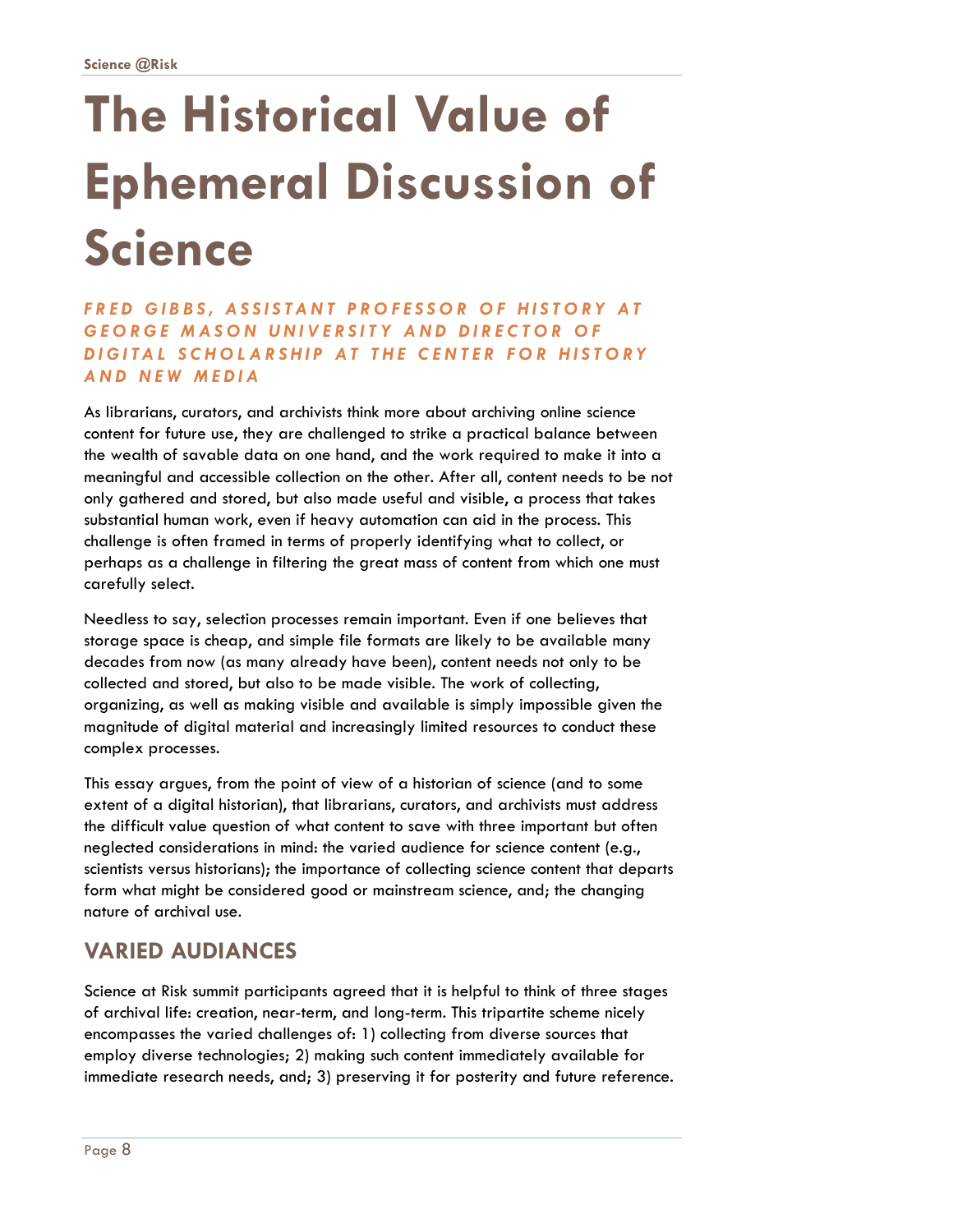In addition to this scheme, we also must consider the different audiences that will benefit at those various stages. In the near term, other scientists and perhaps policy makers will likely be the primary audience—and thus dictate near-term strategies both in terms of what to collect and how it should be made visible and available. In the long term, however, historians—especially historians of science—will benefit most. Collection development should be made with both audiences in mind. While there is substantial overlap in the kinds of materials that each group will be interested in, there are significant differences that must factor into collection strategies.

The disciplinarily diverse audience and presenters attending the Science at Risk summit showed how many participants are actively creating and curating online science content according to their varied needs and interests. Summit presenters associated with science blogging or citizen science projects, for example, demonstrated their distinct interest in preserving discussions about current science issues—whether from professional scientists or science enthusiasts—with their content ranging widely across natural philosophical discussions, methodological questions, historical essays, or arguments about what species of bird appears in a particular photo. Open notebook enthusiasts demonstrated their interest in preserving a narrow but deep view of science in action. There is no doubt that all of these constitute sources are worth saving. Such sources will be of use to scientists (or civic scientists) struggling with similar problems; parts will be useful for historians who want deeper insight into the messy processes of science that do not emerge from official and polished publications.

Yet for these generators of online science content—as seemed true for many participants at the summit—the emphasis of what was at risk leaned heavily toward what the creators and managers of these resources, as well as those tasked with archiving such sources, considered to be *good* science. There is no question that, when considering the near term use of scientists or future historical uses to learn about mainstream science, archives of content from publications like science blogs and open notebooks will prove to be fantastic and largely unprecedented resources.

Longer-term archival materials, however, are useful to a rather different audience that does not share the same agenda as many creators of online science content. From a historian's perspective, it would be deeply problematic for future research if content selectors focused on preserving a narrow—and to some extent arbitrary—selection of content that a particular set of insiders thought was good. Of course it is true that historians' ability to understand and interpret the past will continue to be mediated by the stewards of our cultural artifacts: librarians, curators and archivists who, laboring under various practical constraints, must often save what is or will be of obvious value. This value is often determined by the context in which it is collected. Science content, then, is likely to be collected because it reflects upon the activities of a recognized scientific community, and is said to constitute *good* science.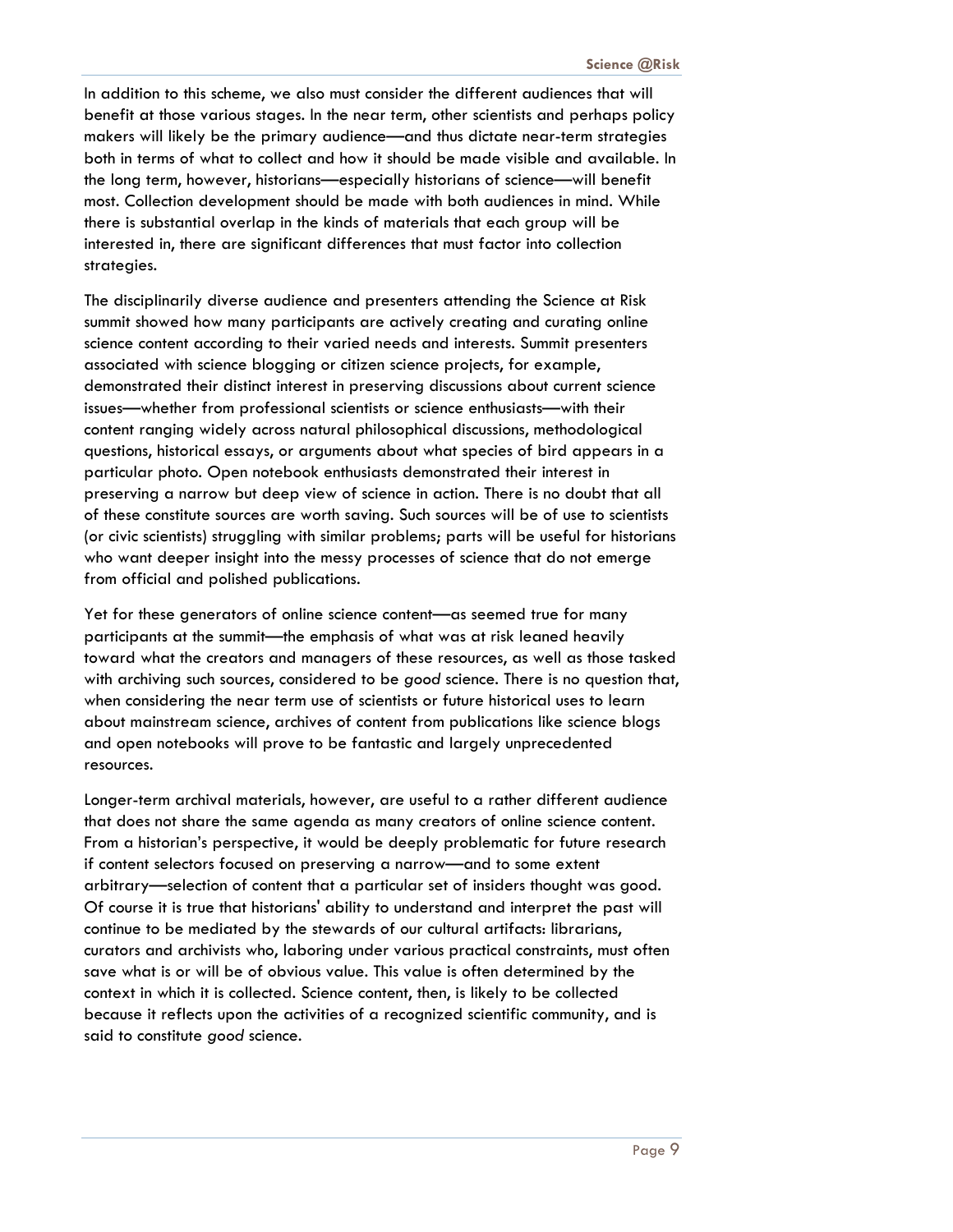#### **Science @Risk**

Yet some of the most fascinating work from historians, philosophers, and sociologists of science examines how societies (at various levels) demarcate science from nonscience or how various communities embrace (or not) various explanations or theories. Such research often attempts to establish the ways in which historical actors determine the boundaries of science, or to examine how historians have chosen to portray them. Being able to determine the boundaries of science, regardless of their epistemological origin, are entirely crucial to the success of these historical efforts. As a result, thinking about such future historical use should encourage different kinds of selection processes from those that have been previously employed. Archivists and curators must select the broadest possible spectrum of science content that represents a wide range of attitudes and understandings about science, even when they contradict what would be generally considered good science. In other words, we must prioritize breadth over depth even when limitations on the content collection process do not allow a more cohesive or thorough cataloging effort. It will be helpful to broaden the filters, even if the catch from a wider net cannot be fully processed or cataloged per the usual rigor. As will be discussed below, historians are gaining greater facility with processing such mountains of data and in fact need less parsing done for them.

For example, we must actively preserve materials that can easily be labeled as pseudo-science— creationist blogs, anti-climate change blogs, and generally science-skeptic blogs—regardless of their religious or political motivation. For the historian of science, the historical record that outlines ideas and attitudes about creationism, phrenology, and alchemy have been just as important as those that outline evolution, psychology, and chemistry. Similarly, science bloggers (and sites that aggregate such content) often publish invectives against what they consider pseudo-science or bad science. If collected together, they provide an unusually complete discourse around science in the popular realm. To attempt to separate *real* science and knowledge claims from the complex interactions of politics and science is to ignore or deny the vast historical analyses that reveal the social and cultural constructions of science and judgments about it.

One facet of the historical record that historians of science never seem get enough of is the *popular* attitudes, views, and understandings about science. In terms of targeting specific content, these might include blog posts and user comments about—and especially in response to—scientific or science policy articles that run in online newspapers, or other web periodicals with online forums of some sort. For example, the violent storms that swept through the Washington, DC. area in the summer of 2012 were the subject of numerous newspaper articles that prompted user comments mentioning climate change as a possible explanation for the rare storm system. Many comments (perhaps in a coordinated effort) explicitly challenged any connection between global warming and severe weather or the scientific status of man-made climate change. This is a wonderful and new (historically speaking) venue for getting at a variety of attitudes about science, including the kinds of arguments people do or do not not make in the course of such debates about the viability or applicability of certain scientific theories. And it perfectly exemplifies the so-called grey literature—writing that does not fall into traditional archival categories—than can be easily neglected, especially by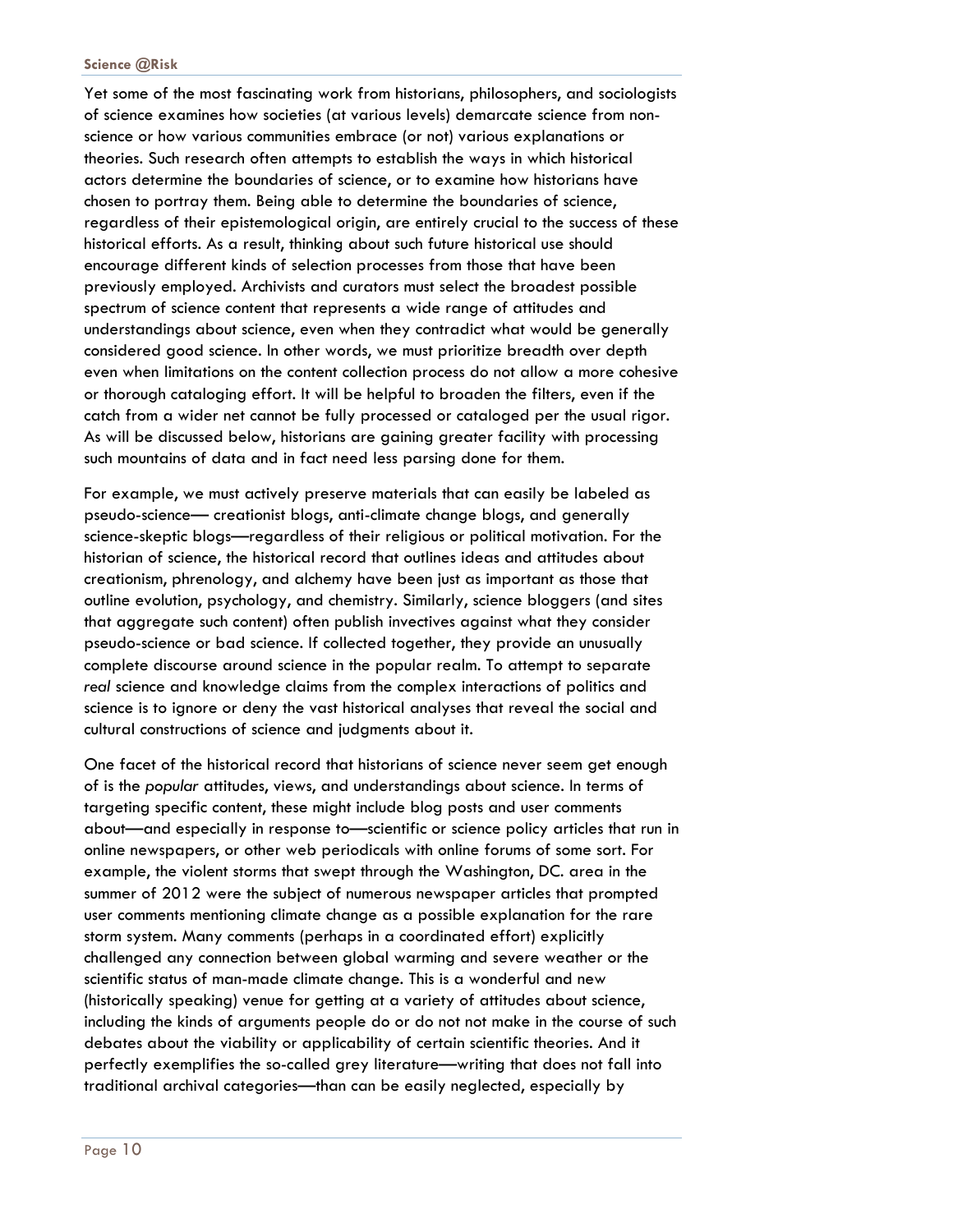scientists and others interested in promoting *real* science, which can unfairly minimize the voices of those who do not agree with it.

Especially if the mainstream science blogging sites or other official publications turn their back on what they deem as *bad* science, the cultural heritage community must redouble its efforts to capture this rhetoric. This would, for example, allow future historians to see how effective such rhetoric was at important political moments, how it has changed, or how it correlates with other data, like demographic or election data. It can provide a fascinating window onto a much broader scientific discourse that lies outside the typical venues of official science publications.

Apart from the discourse itself, one of the potential values of science content captured from online sources will be to help historians to understand the wide diffusion, perhaps even the popularization, of scientific knowledge. To study (at least effectively) larger social phenomena such as diffusion, though, requires careful and relatively precise metadata about the content, such as when and where a particular post or comment came from—information that is sometimes not visible on the web page where the content resides. Historians will hope for as much contextual metadata and *paradata* as possible, and their analysis will be as rich as that metadata is complete. As websites may balk at collecting and/or sharing data about posts, archivists are seriously limited when working only in content-ingestion mode. Rather, librarians, archivists, and curators must work with content providers to capture as much metadata about the posts as possible (even if not publically visible, such as IP addresses that reveal geographic data) in a way that is sympathetic to privacy concerns without being a slave to them.

When trying to understand the diffusion of scientific knowledge, not only is content essential, but also some sense of its influence is needed. One obvious example would be to capture the viewing or download statistics for various publications, or perhaps how often (and when) it was posted to Facebook or retweeted. But the many kinds of statistics that one might find associated with a particular online publication (and thus might want to preserve) do not necessarily overly complicate the archival process. It is important to remember collecting can be done in ways that preserve metrics without thinking too much about exactly what needs to be preserved. Websites, services, and publishers often display this kind of information on web pages that contain the original content.

At the same time, it is also important to think about the ways in which diffusion might be measured in ways that are not already explicitly quantified and displayed on pages. Participants at the summit repeatedly lauded the value of altmetrics in measuring the value of scientific work or its uptake in the community. But once publishers start to foreground alt-metrics for whatever purpose—as they already have done—then they are not really *alt* anymore, and thus they lose some of their value that they had when they were truly outside mainstream measures. Truly *alt* metrics are not, by definition, clearly visible. The implications for archiving—as with content—is to save as much metadata as possible—not just what is of obvious value now, whether considered mainstream or *alt*.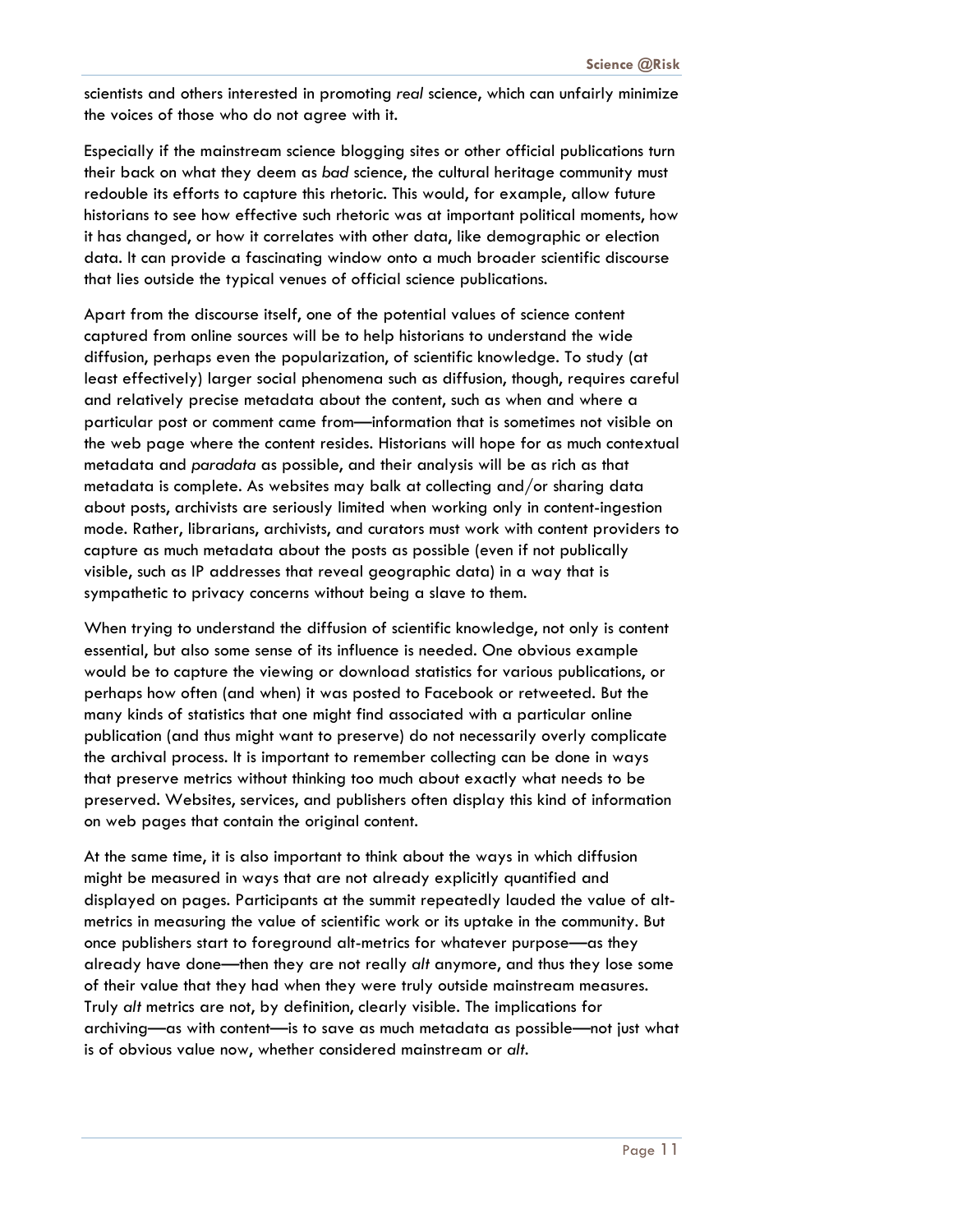Of course it is difficult if not impossible to anticipate what future alt-metrics might be, and truly alt-metrics will come from historians discovering new patterns and trends from whatever combinations of data are available to them. And this is yet another argument for casting as wide an archival net as possible for not only content but metadata as well. Future researchers might, for example, use various text mining methods to understand influence of a particular blog or article and correlate it to other historical events—but this depends on having as much data and metadata as possible, not only what is prejudged to be of sufficient scientific quality or to have an established value for measuring diffusion. Certainly, such determinations will yield different kinds of historical analyses in the future.

Lastly, it is worth pointing out that online discussions and presentations of science that might normally be deemed outside mainstream science are crucial not only for historical research, but also for contemporary policy research as well—a potential use that several summit participants emphasized. Policy decisions are based as much on rhetoric as *real* science, and policy research will be more effective if a wider range of arguments and contexts can be preserved.

## **UPSTREAM INTERVENTION**

Some participants wondered if librarians, archivists, and curators now face a paradigm shift with respect to traditional archival practices. The notion of a sea change is certainly a useful heuristic to make the question more approachable, but it is one that foregrounds the difference between potential processes and perhaps distorts the nature of the challenges in archiving web content. It recalls (I can hardly resist a history of science example here) the sixteenth-century choice between heliocentric and geocentric systems, which is often taken as an exemplar of a paradigm shift. But historical research has shown that this wasn't really a choice dictated by mounting evidence, or necessarily a choice at all. Many natural philosophers embraced both models, using whichever one best fit a particular purpose. When rethinking archival practices we must bring finer nuance to the question of what is changing and what is not.

The basic premise of the archivist—to collect, label, organize, and preserve—is not fundamentally different now than it has been. However, some crucial aspects of archiving now demand fundamentally new approaches and processes. For instance, preserving web science from rapidly-changing online sources has precipitated considerable scrambling on the part of archivists to respond to changes in website design, dynamic content, fleeting video formats and proprietary players, and so on. Such a process is wholly unsustainable. It simply cannot keep up with current rates of production—to say nothing of the additional technology migration issues that arise each day. In other words, the technology to ingest content will never keep up with technology (and its nuanced variations) to produce it.

One possible response is to narrow selectivity even further. This is problematic, however, because 1) identifying things like *good* science blogs is unfairly judgmental; and 2) it automatically filters out those blogs that have not reached a threshold of notoriety or publicity. From a historian's point of view, what's unusually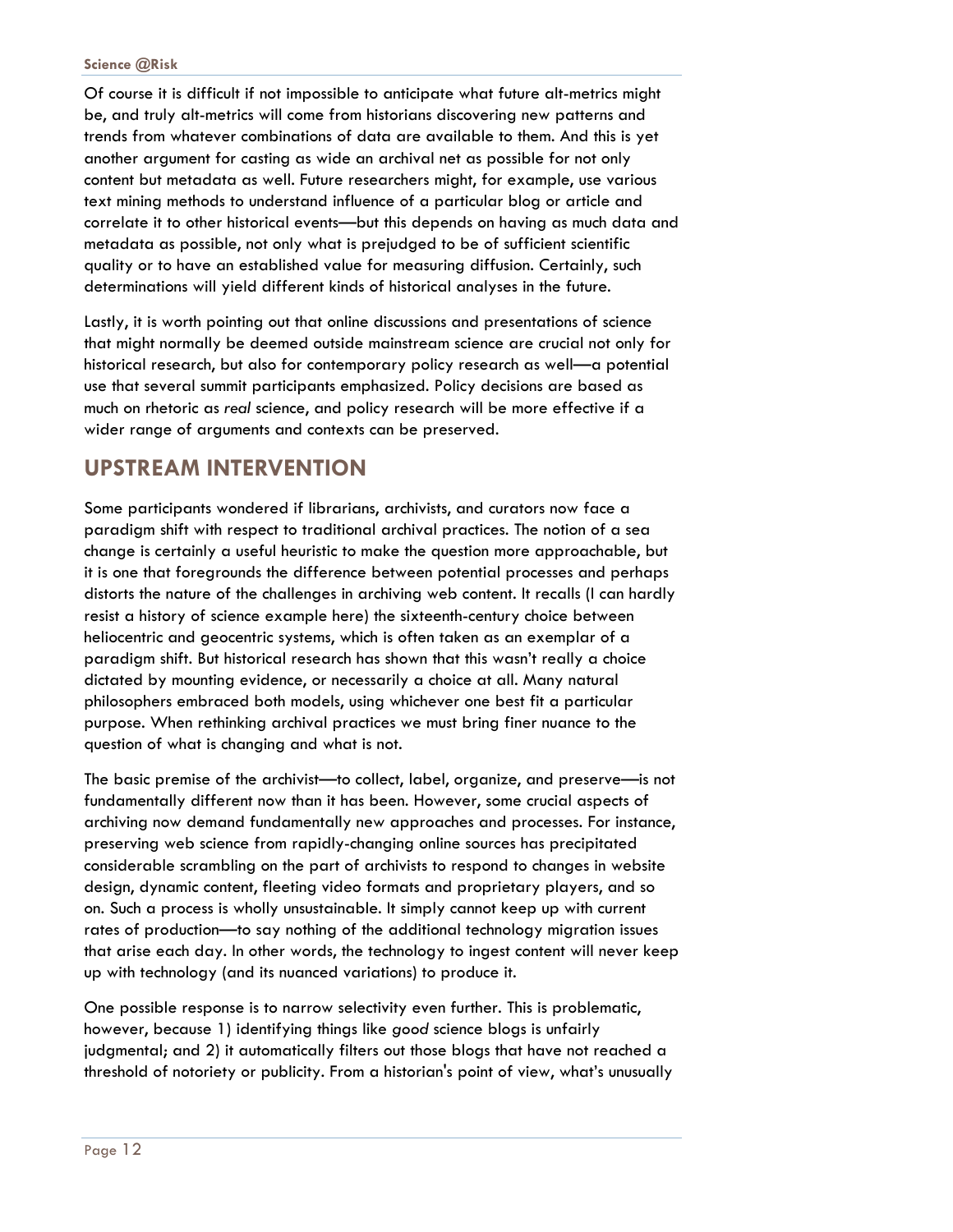intriguing about blogs as historical sources is that they can be from *anybody*. New collection strategies are required, considering the broad range of online science content that will be relevant to future historians, as well as the range of publishing platforms that host such content.

To mitigate some of these new collection challenges, curators and archivists must become more active in upstream intervention—in making arrangements to automatically collect content from some sites, or possibly encouraging sites, or even individuals, to apply to have site content preserved. Some of this content will never be worth preserving, some will be of obvious value; other content might not be worth collecting initially, but will become something of greater interest over time.

Lower level goals toward upstream intervention might include, for example, producing Wordpress plugins (or something similar for other platforms) that allows users to configure their blogs to be more easily archived. They might also include encouraging online newspapers or magazines to insert tiny bits of code that make the job of archival crawlers easier. Such development efforts could be complemented by tutorials, and other educational and outreach efforts. These efforts should provide clear and concise instruction not only about the technology itself, but also how bloggers or other sites with potentially useful content can understand the challenges of preservation and the value of their own content for science policy, historical study, and so on—likely an attractive possibility for those who consider themselves marginalized by mainstream publication practices.

At a higher level, curators and archivists must maintain active relationships and communication channels with partners (blog aggregators, for example) who collect content worth saving. Regarding sites like *Scientific American* or major newspapers which host content like user comments that might not normally be archived, there may be an easy way to collaborate with those sites to allow such content to be easily archived on the part of an outside archiving agent who, given unfairly tight budget constraints, will always be hard pressed to keep up with constantly changing technologies used on various sites that impede preservation efforts. These techniques of course cannot capture everything, but it allows the archivist and overarching collection agencies to focus on the greyest matter, so to speak, that resists such automation.

## **ACCESS AND FUTURE METHODOLOGIES**

Upstream intervention may make it easier to collect content, but that does little to lessen the substantial archival work of proper labeling and sorting for future visibility. Traditional historical research has been both circumscribed and facilitated by archival practice in which the researcher depends on archivists to properly catalog and retrieve relevant materials for a particular research question. In many respects, these limitations still and will always exist, and any limiting effect is easily overstated. Still, for better or for worse, historical research has traditionally utilized one model for accessing archival materials: the historian goes to the archive and works with the librarians and archivists, who bring relevant materials to the researcher.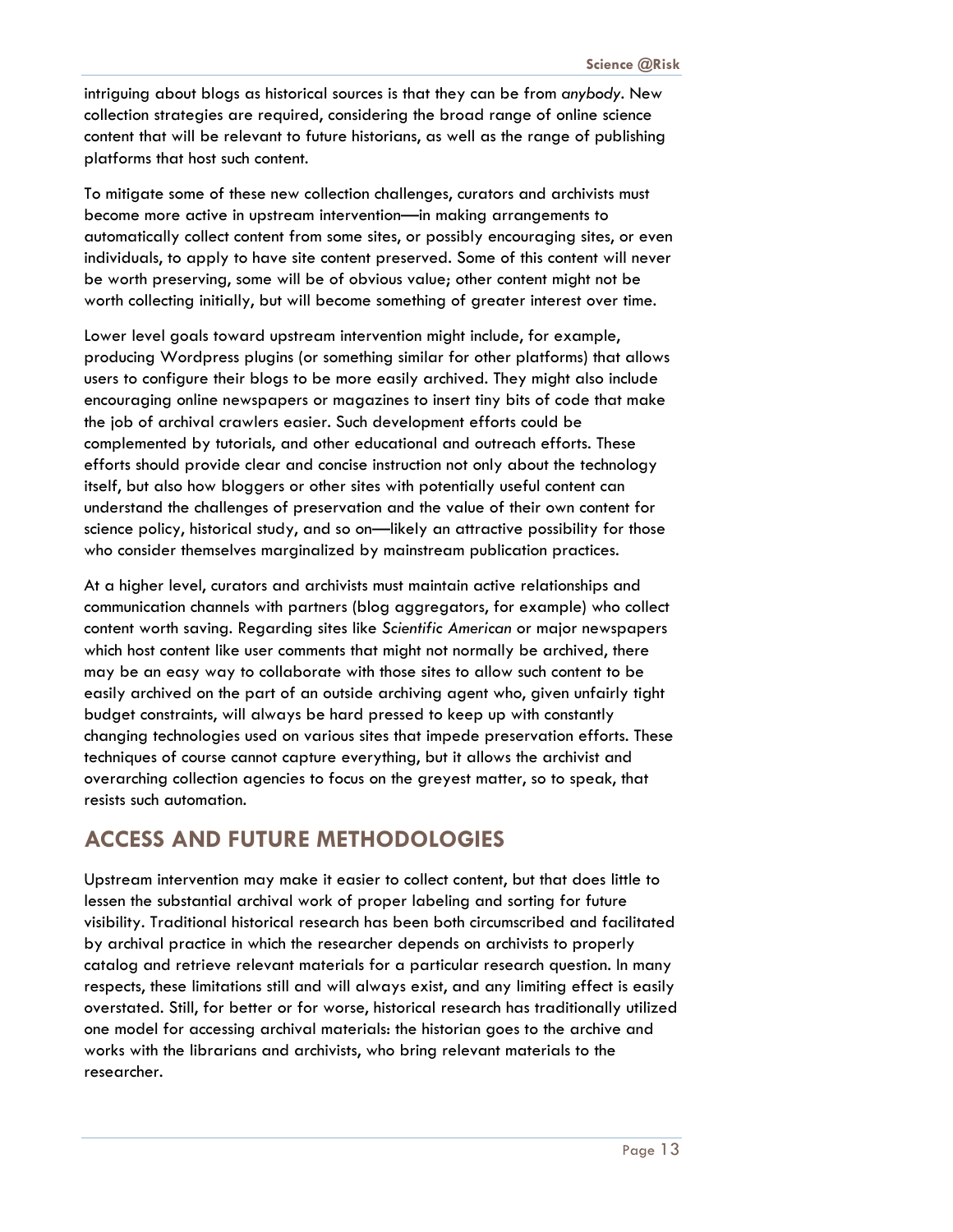#### **Science @Risk**

New methodologies and expectations of access must shape current archival practices because historians will be using the library in fundamentally different ways. Of course they will want access to physical books, articles, and manuscript papers. But they will also expect to be able to download large swaths of data that they can subject to various kinds of analysis. Providing data in this way might sound like an additional layer of complexity that adds to an already overburdened archival staff—and to be fair, it does require different kinds of virtual interfaces to libraries and archives than are now common. But the expectation of large data acquisition can also be seen as a tremendous freedom in the sense that historians are beginning to use tools and processes that don't require archivists and librarians to catalog everything as carefully as they have in the past.

In terms of future use and visibility, it may become less important for archives to provide access points mediated through careful curatorial cataloging. In other words, visibility through full-text searching will become far more important than precise classification or cataloging. This has direct implications for collection practices. It allows collection efforts to expand the collection net, so to speak, to gather more material than they normally could. It will allow libraries and archives to allocate resources from cataloging to making items visible directly through their content, rather than classification. Obviously not all items lend themselves to full-text searches, but many do, and lend themselves to new kinds of historical analyses that are becoming popular in the digital humanities community.

Given the way that new searching and analysis might work, the work of the archive must change as well. One important new service that libraries must provide, for example, will be facilitating data exchange. Given a variety of cross-sections of science content that a historian might gather, historical questions about correlation and causality have new possibilities—but only if archival materials are visible through very high-level searches and API queries.

### **NEW RELATIONSHIPS**

So far I've emphasized broad content selection, steps to minimize the resources required for collecting it, and suggested a new emphasis for how this data will be useful for future researchers. In the last section, rather than focus more on specific content sources (mostly because I want to deemphasize the value of pre-selection), I want to outline what I see as some of the most important strategic initiatives for improving the historical utility of online science content. In short, it is to facilitate new kinds of relationships that can help make preserving web science content a manageable enterprise. These grow out of the summit conversations, but they maintain my bias as a historian of science.

#### **Relationships Between Historians and Cultural Stewards**

The scholarly community must transcend the typical disciplinary divides between historians and archivists. In particular, historians of science are well positioned to make insightful recommendations about the kinds of science content that will be useful for future historical research. We can hardly rely on a few subject matter experts (SMEs) to know of all possibilities across such a broad range of science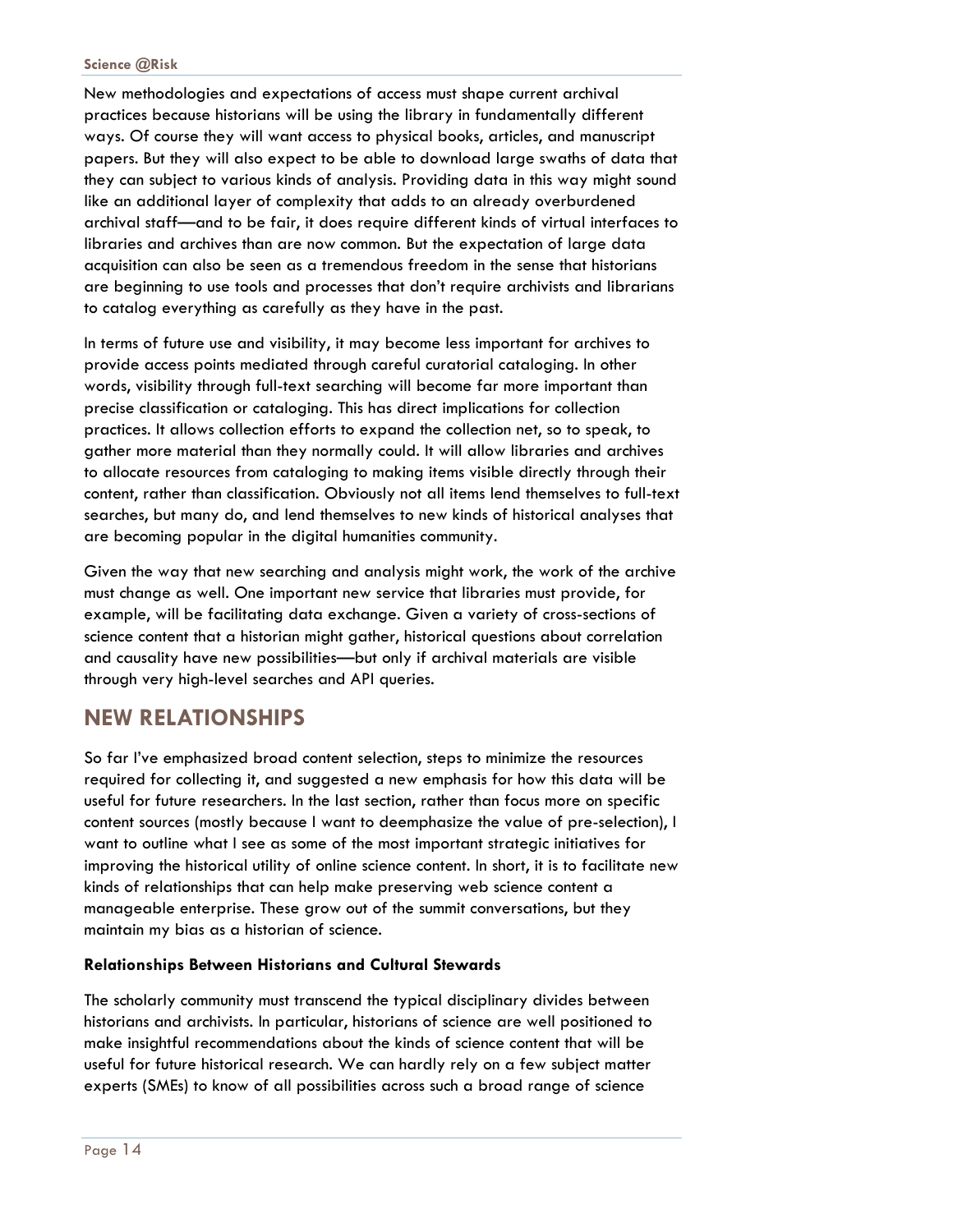disciplines and sub fields. There is simply too much to know. Even with the most vigilant efforts toward objectivity, the gravitational pull of mainstream science and higher-profile spaces of discussion remains strong.

Historians of science are uniquely positioned to know and think about the alternative venues. Those engaged in science content preservation might reach out to a wide audience of historians and sociologists of science and technology to discover what kinds of sources they now use, and what they hope their students will use in the future. They will be especially helpful for understanding how current historical research questions and answers would be different if certain kinds of materials would have been saved. Those who consider themselves digital historians are worth consulting as well, to understand growing importance of data, new techniques for exploring it, and future expectations of access.

#### **Closer Partnerships with Other Collection Efforts**

Cultural heritage institutions must facilitate and actively maintain more clearly articulated relationships and missions between various foci of institutions with special collections. This kind of divide-and-conquer strategy allows for a more sustainable way of integrating various archiving practices so that these sources can be recombined in the future. This can also help offload and outsource some of the immediate science content preservation to more local production sites, freeing larger repositories to focus on the truly grey literature that cannot be easily slid into any other preservation domains.

The Science at Risk participants' many and varied vocational interests (scientists, publishers, archivists, historians, etc.) clearly demonstrated quite varied perspectives, concerns, and levels of interest in archival work. This dramatically increases the amount of material that needs to be collected, the ways it should be collected, and the uses to which it can be put. It also means the necessity of more collaboration with other repositories and publishing platforms. Considering the variety of possible technological solutions is nothing if not dizzying. Perhaps as a result of the variegated interests in technologies and strategies that generate science content, and the uses to which content might be put, there is little agreement about best practices for archiving it. Yet because no single institution is likely to craft the definitive standards and best practices for archiving science content, it remains crucial to create and maintain a relatively stable topography of collection efforts.

#### **Visible Leadership**

Even if no single repository will ever be the first place that comes to mind when considering best practices for archiving online science content, archives that feel like they have sound practices in place should be more vocal in terms of their recommendations for best practices. As with many web technologies, if not technology in general, standards and best practices do not need to be fully worked out and agreed upon before their implementation. Standards generally emerge from practice and community consensus over time. But visible leadership—even if conducted jointly—is paramount. It prevents, for example, smaller repositories or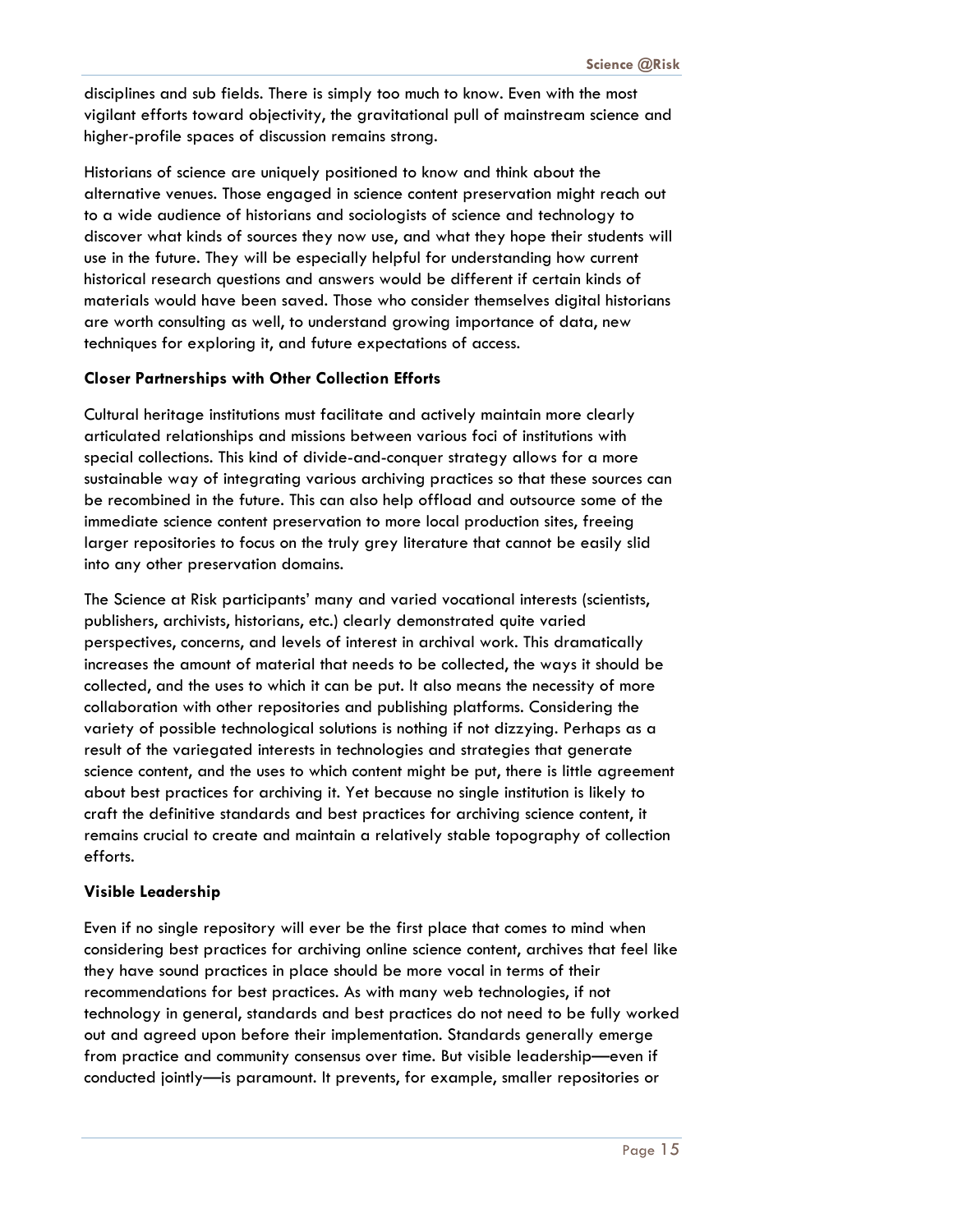#### **Science @Risk**

collections from reinventing the wheel, or making unnecessary deviations from established, successful practice. A combination of top-down and bottom-up (or perhaps explicit and implicit) directives will drive consolidation of collection strategies and ways to facilitate the process.

Without both high-level and low-level action, collection efforts will continually be at the mercy of fragmented, incomplete, and abandoned localized archival efforts, adding yet an additional layer of complexity to the archival process. It is not as important to provide *correct* answers as to help bridge the gap between content generators and preservers with experience and advice directed toward, and differentiated for, various publishing platforms, institutional repositories, and individuals.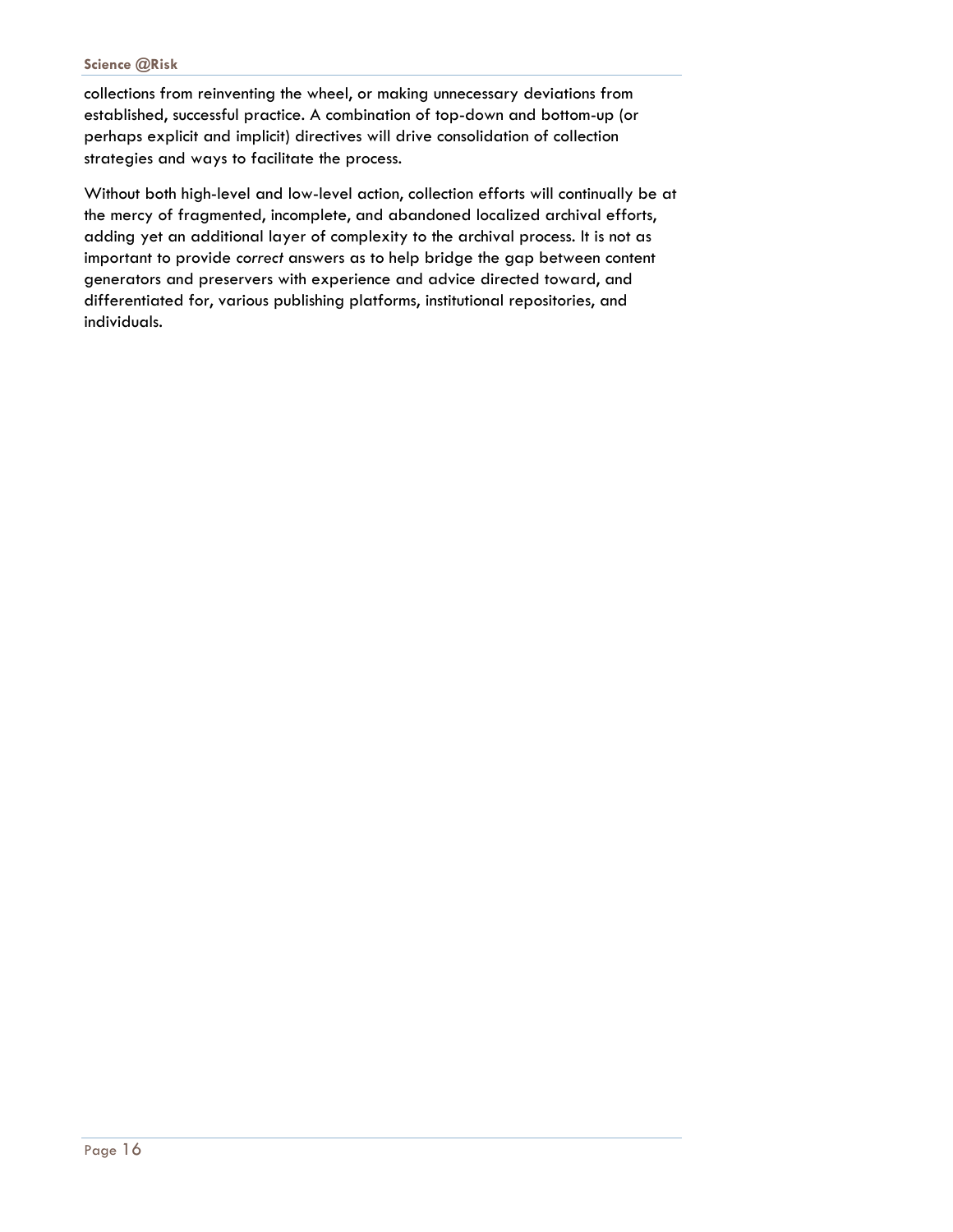# **Ten Years of Science Blogs: A Definition, and a History**

#### *BORA ZIVKOVIC, BLOGS EDITOR AT SCIENTIFIC*  **AMERICAN, VISITING SCHOLAR AT NYU SCHOOL OF** *JOURNALISM AND ORGANIZE R OF SCIENCEONLINE.*

What makes a science blog? Who were the first science bloggers? When did they start? How many science blogs are there? How does one differentiate between science blogs and pseudo-science, non-science and nonsense blogs? The goal of this article is to try to delineate what is, and what isn't a science blog, what are the overlaps between the Venn diagram of science blogging and some other circles, and what out of all that material should be archived and preserved forever under the heading of *Science Blogging*.

## **DEFINING A SCIENCE BLOG**

Defining a science blog—or for that matter, just defining a blog—is difficult. After all, a blog is just a piece of software that can be used in many different ways.

What is considered a science blog varies, and has changed over the years. Usually it should satisfy one or more of these criteria:

- blog written by a scientist,
- blog written by a professional science writer/journalist,
- blog that predominantly covers science topics,
- blog used in a science classroom as a teaching tool,
- blog used for more-or-less official news and press releases by scientific societies, institutes, centers, universities, publishers, companies and other organizations. '

But is a blog written by a scientist that never covers science really a science blog? Is a blog by a PhD in dentistry who spews climate denialism in every post a science blog?

What is considered a science blog also changes with the advances in technology. There is now a fine-grained division of blogging into macro-, meso- and microblogging. Initially, this distinction was made by technology. Macroblogging happened on platforms like WordPress or Blogger, mesoblogging on sites like Posterous or Tumblr, and microblogging on social media like Twitter and Facebook. But technology moves, and now it is possible to do all three *sizes* (or is it *speeds*?) on any of those platforms—and some people do.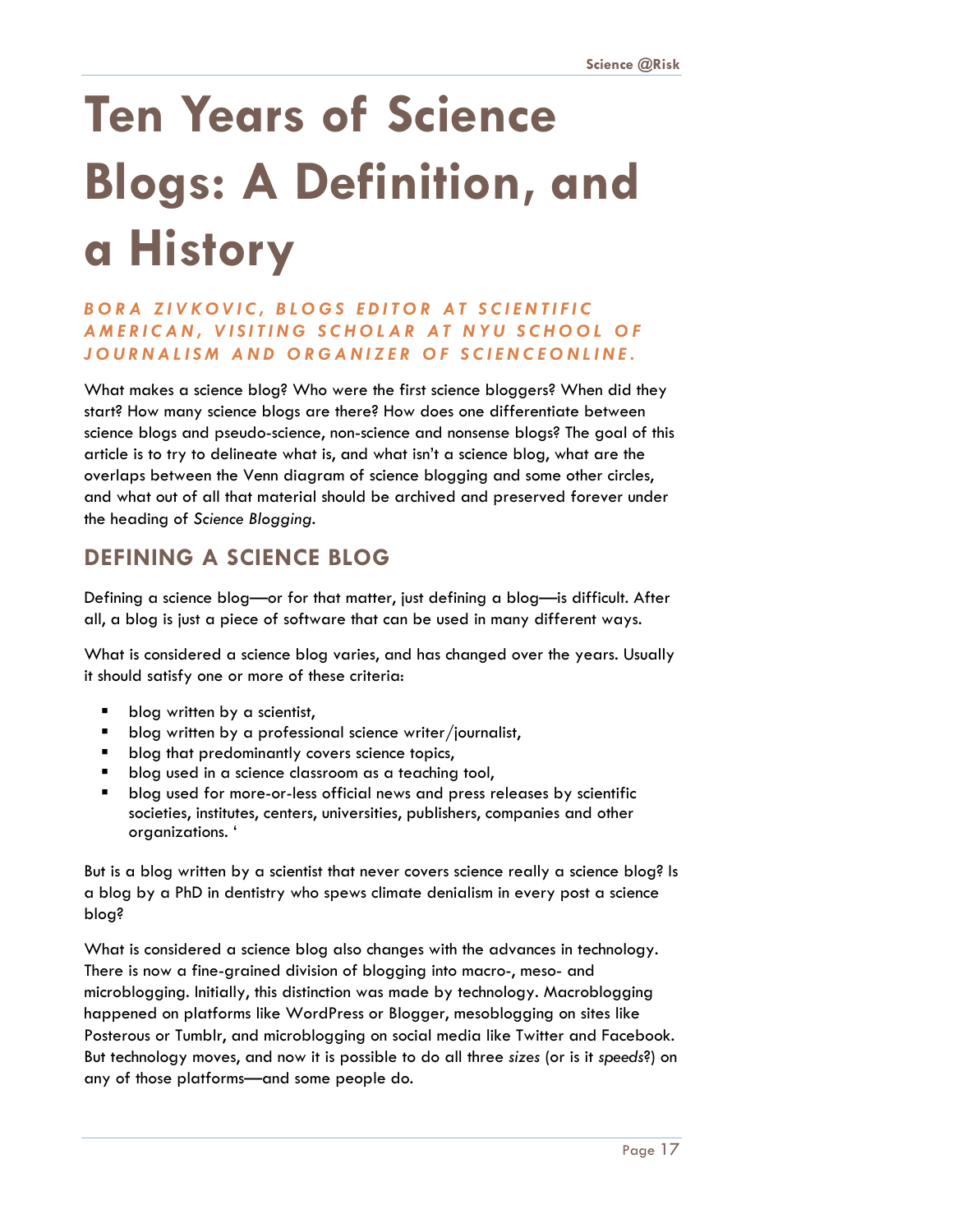Is a one-liner posted on a blog the same as a one-liner posted on Twitter? Some posts on Facebook and Google Plus are longer and more thorough than some others that use the more traditional blogging platforms like WordPress, Blogger or Drupal. Yet Google Plus is very new and Facebook, until recently, had quite a short word-limit. Many people used blogging software to do very brief updates back when that was the only game in town. Today, quick updates, links etc. are done mainly on social media and many bloggers use the traditional blogging software only for longer, more thorough, one could even say more *professional* writing.

Finally, blogging is not just about text. There is photoblogging, videoblogging, podcasting, etc. And for each of these specialized types of blogging, one can potentially use a traditional blog software, or instead choose to do it on social networks, or on specialized sites, e.g., Flickr, Picassa, Instagram, Pinterest, Tumblr, YouTube, DeviantArt, etc. Does all of that count?

## **THE BEGINNINGS OF SCIENCE BLOGGING**

Pin-pointing the exact date when the first science blog started is a fool's errand. Blogs did not spring out of nowhere overnight. The first bloggers were software developers who experimented with existing software, then made some new software, fiddling around until they gradually hit on the format that we think of as a *blog* today. The evolution was gradual in the world of blogging. It was also gradual in the more specific world of science blogging.

The earliest science bloggers were those who started out doing something else online—updating their websites frequently, or participating in Usenet groups—then moving their stuff to blogging software once it became available in the late 1990s and early 2000s.

As much of the early online activity focused on countering antiscience claims, e.g., the groups battling against Creationism on Usenet, it is not surprising that many of the early science bloggers came out of this fora and were hardly distinguishable in form, topics, and style from political bloggers. They brought a degree of Usenet style into their blogs as well: combative and critical of various antiscience forces in the society. And certainly, their online activity had real-world consequences and successes. For example the Dover trial for which a decade of resources accumulated by the bloggers and their community, in some cases presented at the trial itself by those same bloggers, helped defeat a Creationism bill in a resounding manner that, in effect, makes all future efforts to introduce such bills relatively easy to defeat.

Phil Plait, Chad Orzel, Razib Khan, Derek Lowe, David Appell, Sean Carroll, P.Z. Myers (whose blog started as a classroom teaching tool), Tim Lambert, John Wilkins, Chris Mooney, and Carl Zimmer were some of those early science bloggers. Panda's Thumb blog and Larry Moran's Sandwalk are for all practical purposes direct descendants of the old Usenet groups. Real Climate has, I believe, similar origins. Among early adopters of blogging software, rare are the exceptions of people who instantly started using it entirely for non-political (and non-policy) purposes, just to comment on cool science, or life in the lab, etc., e.g.,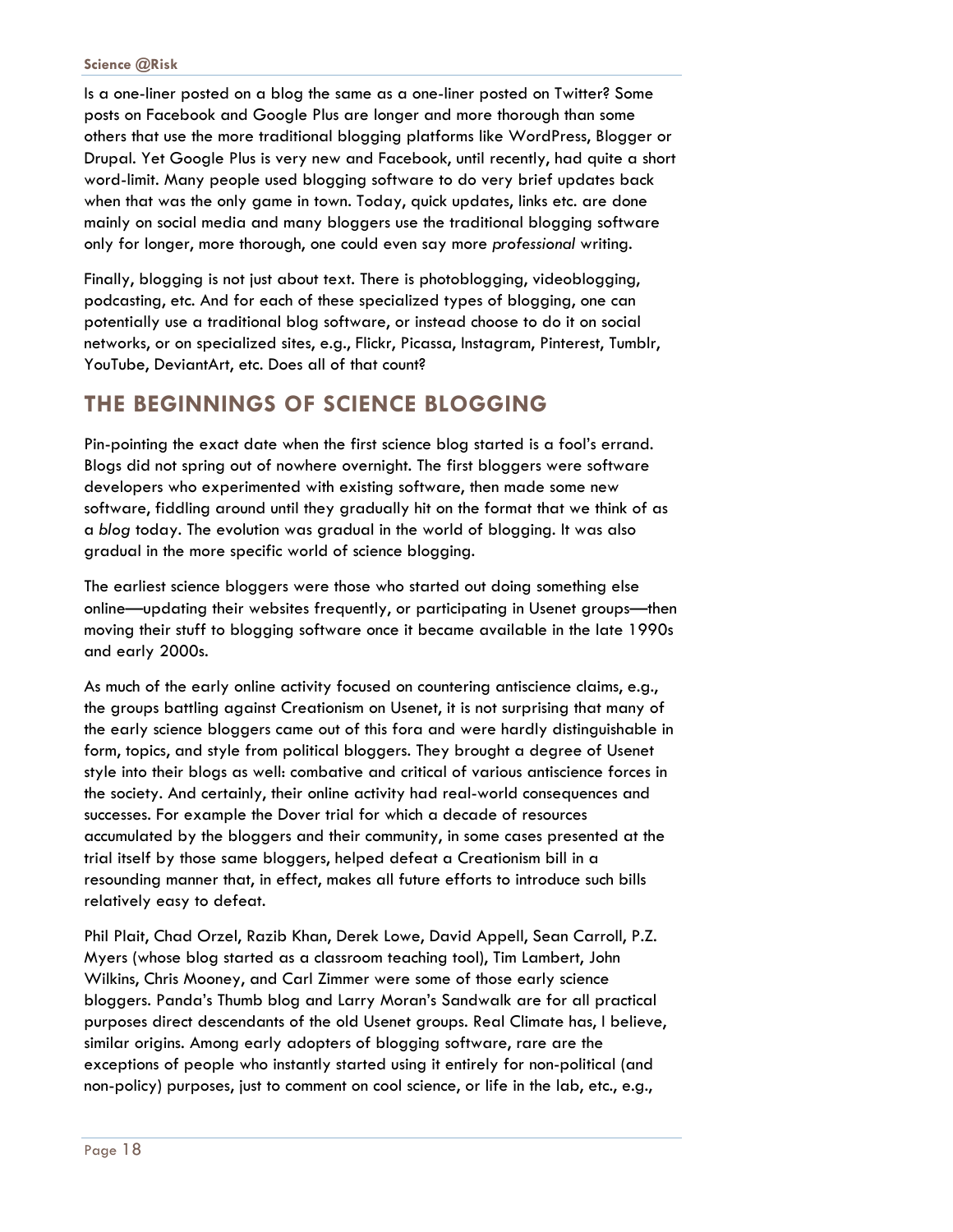Jacqueline Floyd, Eva Amsen, Jennifer Ouellette, Zen Faulkes, and Grrrlscientist.

In those early days, we pretty much all knew, read, linked, blogrolled, and responded to each other, despite a wide range of interests, backgrounds, topics, etc. As the blogosphere grew, the nodes appeared in it, concentrating people with shared interests. Those nodes then grew into their own blogospheres. Medical blogosphere, skeptical blogosphere, atheist blogosphere, and nature (mostly birding) blogosphere used to be all part of the early science blogosphere, but as it all grew, these circles became separate with only a few connecting nodes. Those connecting nodes tend to be veteran, popular bloggers with large readerships, as well as bloggers on science blogging networks (e.g., at Scientific American, Discover, PLOS, or Wired) which tend to want to have representatives from many areas, e.g., medical bloggers mixed in with paleontology bloggers mixed in with space bloggers, etc.

## **SOME KEY MOMENTS IN THE EVOLUTION OF SCIENCE BLOGGING**

I will now try to identify some of the events and developments in the history of science blogging that, in my opinion, were especially important in the direction science blogging evolved: the changes in styles, the growth in size, and the rise in respectability.

## **SCIENCE BLOG CARNIVALS**

#### What is a blog carnival?

It is a crowd-sourced online magazine, occurring at a regular interval (e.g., weekly, monthly), usually rotating hosting blogs for each edition. Bloggers submit their best posts from a particular period or on a particular topic to the next editions' host who accepts (or rejects) the entries, and edits a blog post that contains nicely arranged and introduced links to all the entered posts. Thus, it is a well-defined, wellarchived, regular, rotating linkfest. Usually all the included bloggers link back to the carnival from their blogs (as well as other online sites, e.g., social networks) thus bringing attention and traffic to the host, as well as to all the bloggers whose work is included in that edition.

The very first such "rotating blog magazine" was started in 2005 under the name "Carnival of Vanities" (from which the phenomenon got its name) and the concept quickly spread like wildfire.

One of the very first carnivals was started by P.Z. Myers. This was Tangled Bank (unfortunately, the archive appears to be gone). This weekly rotating linkfest helped science bloggers discover each other, promote themselves and each other, encourage new people to start blogging, and start building a community. Several spin-offs showed up later, e.g., Grand Rounds (medicine), Skeptics' Circle (countering pseudoscience), I and the Bird (birds), Circus of the Spineless (invertebrates), Berry Go Round (plants), Change of Shift (nursing), Friday Ark (animals, mostly photos), Encephalon (neuroscience), The Accretionary Wedge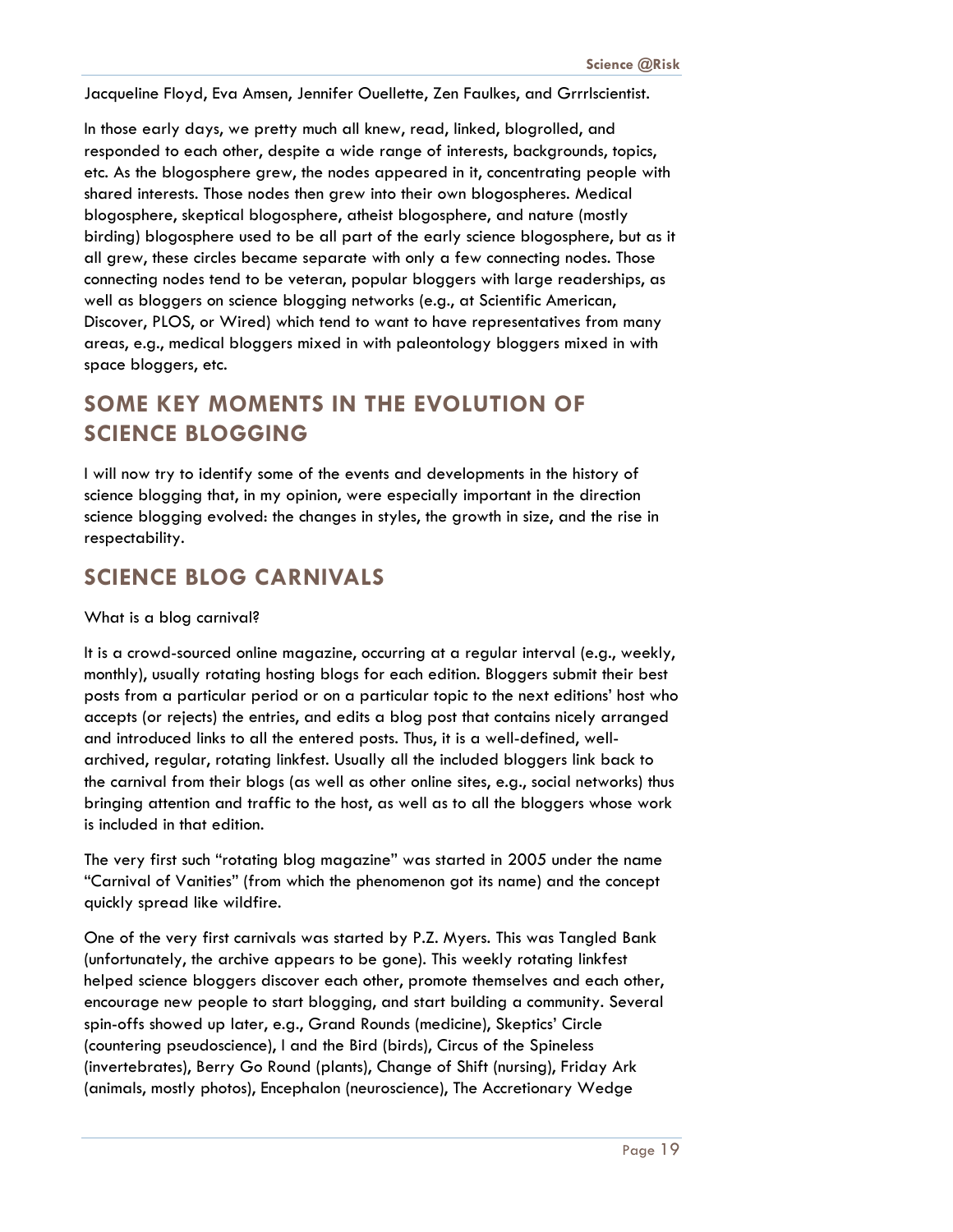#### **Science @Risk**

(earth science), Carnival of the Blue (marine science), The Giant's Shoulders (history of science), Festival of the Trees, Carnival of Mathematics, Carnival of Space, and a few dozen others. Some of those are still around, but most have closed after a good multi-year run.

With the more recent development of social media, the carnivals are not seen as important for community building as they once were. First came the feed readers, and feed aggregators (especially FriendFeed) that made it easier for one to track and filter blog posts and other content by topic or some other criteria. The primary function of the carnivals—to build community—could easily be done in these new spaces. Then Twitter came along, though it took some time for people to figure out how to use it, to invent various Twitter norms (e.g., RT, hashtags, @reply), and to build apps that make Twitter more useful.

A little bit later, Facebook bought FriendFeed and imported all of its good functionalities (e.g., "Like" button, "Share" button, "Friend of Friend", "Pages", video embed, toggling between "Top stories" and "Most recent" on the homepage feed, etc.), lifted the word-limit on status updates, made importing other feeds easy, and made long-form blogging easy as well. Finally, about a year ago, Google Plus was launched—essentially FriendFeed on steroids, linked more and more intimately to all the other Google stuff, from Gmail to Google Docs to YouTube to Picassa. Give them another year, and G+ will become what FriendFeed would have been if it was not sold and continued to be developed.

All of those platforms make community-building easier than traditional carnivals. It is easier to do. It is easier for newbies to join in and get noticed. It is easier for one to individualize a degree of engagement with that community. But the easier the community-building gets, the harder it is to perform the second key role of carnivals—as archives. Each edition of a carnival is a magazine, a snapshot of the moment, and a repository of pieces that both their authors (by submitting) and hosts (by accepting) thought were good and important. And when a carnival dies, and the archives' host subscription expires, all those historically important links are gone!

In place of carnivals, what people tend to like these days are linkfests done by individuals who serve as trusted filters. I started doing it myself a couple of months ago, picking perhaps a third of the links I tweet over a period of a week and organizing those links in a single blog post. In the very first installment of my Scienceblogging Weekly, I wrote:

*Ed Yong's weekly linkfests and monthly Top 10 choices he'd pay for are must-bookmark resources.* 

*Some other bloggers are occasional or regular sources of links I pay attention to, e.g., John Dupuis on academia, publishing, libraries and books, Chad Orzel on academia and science—especially physics, Mike the Mad Biologist on science and politics, and the crew at the Knight Science Journalism Tracker for the media coverage of science. And at the NASW site, Tabitha Powledge has a must-read 'On science blogs this week' summary every Friday.*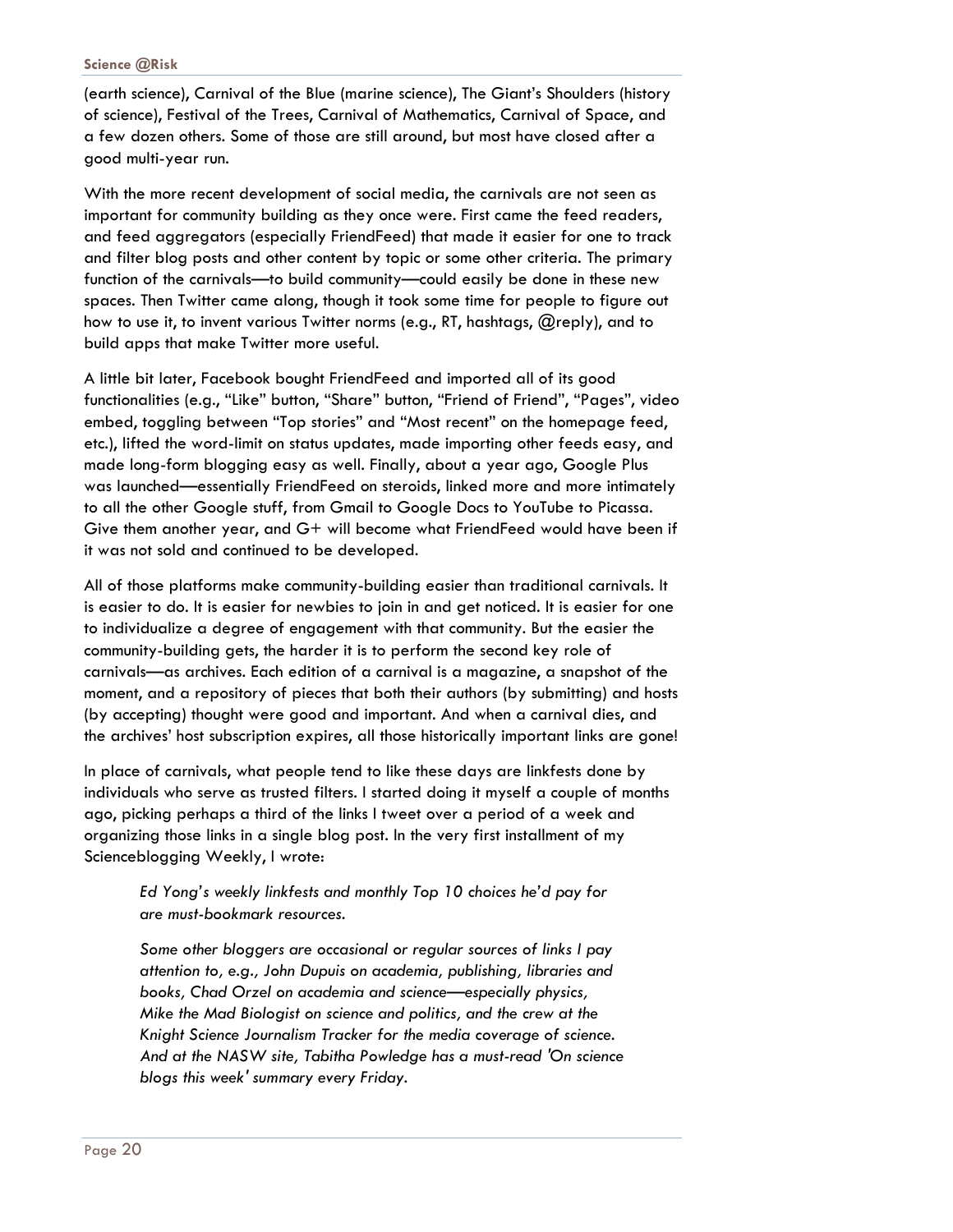These one-editor carnivals seem to be the fashion of today. But old-style carnivals were, in my opinion, better both at community building and as historical archives.

## **RESEARCH BLOGGING**

Second important moment was the start of a new blog, Cognitive Daily, written by Dave and Greta Munger. They pioneered the form of blogging that was later dubbed *researchblogging*—discussing a particular scientific paper (which is referenced and linked at the bottom), usually in a way that lay audiences can understand.

At the time, science blogging was developing its own norms, as there is no such thing as *word limit* online (blog posts tend to be much longer than traditional news articles, not cutting out any relevant context out of the post), bloggers instinctively understand the value of links (which forces them to research much more thoroughly than the usual daily news article), blogs tend to have a more chatty and personal style, yet most science bloggers are either experts in their fields (thus no need to interview other experts just to get the quotes) or have acquired expertise by covering a topic for decades (e.g,. Carl Zimmer on evolution), thus can speak with authority.

Even today, but especially in the early days, bloggers usually did not care to cover brand new papers the moment the embargo lifts. In the early days, coverage of papers was quite rare. Apart from debunking pseudoscience, much of early blogging was more educational than journalistic—covering decades of research on a topic, or explaining the basics. If they covered a paper, bloggers were just as likely to cover an old, historical paper as a new one.

But when Dave and Greta started their blog, others took note. With the researchblogging style, not only can the blogger report on a paper, but there is also a way to embed videos, polls, animations, etc, to make the readers engage much more actively—which their readers did. In many a post they did a sort of quick-and-dirty replication of studies online, with readers as volunteer subjects.

This format of blogging rapidly took off—many bloggers started emulating it (especially new bloggers)—probably vastly outnumbering the anti-pseudoscience bloggers today. Formation of the ResearchBlogging.org site, with its icon, code and aggregator, also made this type of blogging attractive to newcomers. Probably the best example is Ed Yong, who instantly took to the format, blogging about at least one paper per day, often covering nifty papers that the rest of the media missed. And Ed covered new papers. The moment embargo lifted. This was obviously journalism even to the most traditional eyes. This was something that other journalists, or people hoping to get into journalism, could also do. So they did; in droves.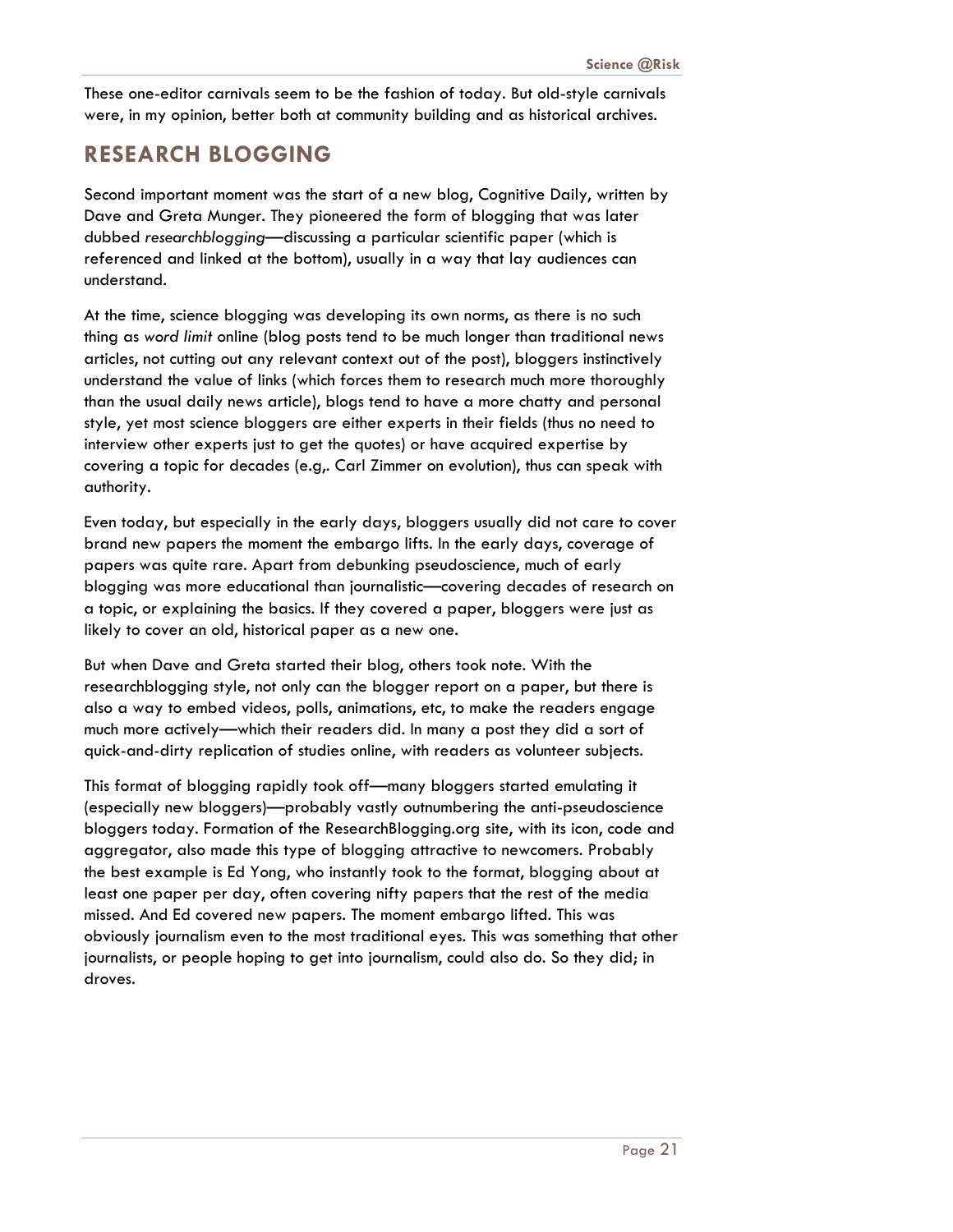## **BLOG NETWORKS**

Third important moment in the history of science blogging was the start of science blogging networks. The first one was Nature Publishing Group's Nature Network. It was essentially an accident—the site was supposed to do something else, but ended inviting people to write blogs instead. Unfortunately, due to technical architecture, it is not well connected to the rest of the world (for example: posts, if they show up on Google Blogsearch at all, show up with several days of delay). One had to remember to go there instead of having the links thrown in one's face wherever one may be online. Also, the initial strategy of the network was to ask researchers to blog, but very few of them took to the format very well—most of their blogs had one post and then died. Those few who did start blogging well, found themselves isolated, not knowing who is reading them, or even how many did. After a decade, the network has undergone some changes, the bloggers have rotated in and out with some excellent writers there now, and it appears to be more visible now than it used to be when it first started due to it's move to a new domain—Scilogs.com.

The second network (launched in January 2006), Seed Media Group's Scienceblogs.com was what really made a difference. Here was a media organization vouching for the quality of bloggers they hired to write on their site. And they picked bloggers who already had large readership and traffic, as well as clout online, the likes of P.Z. Myers, Orac, Grrrlscientist, Tara Smith, the Mungers, Revere, David Kroll, Tim Lambert, Ed Brayton, Razib, etc. This gave the network's bloggers respectability, and the rest of the mainstream media got into a habit of checking Scienceblogs.com as their source of science news online.

A couple of other networks started relatively early in the history (Scientificblogging.org which was later renamed Science2.0, Discover, Discovery News, Psychology Today, Smithsonian, . . .), but mainly dwelled in the shadow of Scienceblogs.com until the infamous #Pepsigate affair (when the addition of a blog written by Pepsi PR people resulted in a fast mass exodus of a large number of bloggers).

## **OPEN LABORATORY**

The fourth important moment was the first edition of the Open Laboratory, an annual crowdsourced anthology of the best writing on science blogs. After five years of getting published at Lulu.com, the sixth edition was published in September 2012 by FSG, imprint of Scientific American at MacMillan. Here was, as early as January 2007, a collection of some amazing blog writing about science, in traditional book format, built by the community itself. It really helped the community define itself. Gaining an entry into the anthology became a big deal. The Open Laboratory was a project designed to go together with the first ScienceOnline conference, and although the publication date is now completely different from the date of the meeting, the books are still a project of the ScienceOnline organization. The conference itself added to the feeling and spirit of the community in a way that gatherings of techie, skeptical, atheist or political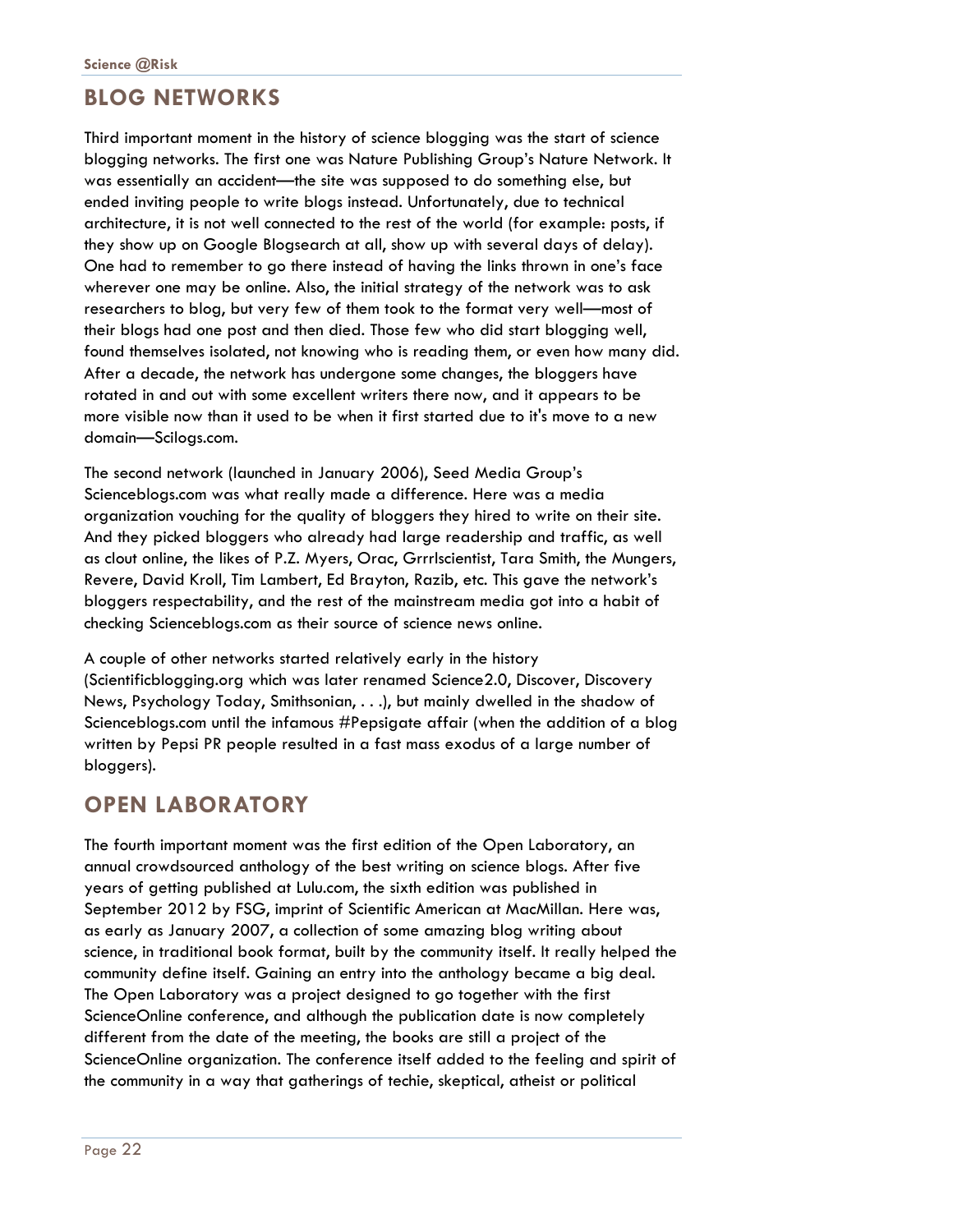bloggers could never accomplish.

For many people, seeing words printed on paper still carries a certain dose of respectability. After all, the real estate of paper is expensive. A book is a result of a large investment of time, money and effort—either bottom-up, by the author (sometimes perceived as a result of a big ego), or top-down, with an editor choosing what material is worth the investment.

Open Laboratory turned that on its head. Authors submit what they think is their best work, trusting that a jury of peers will fairly assess them, choose the best pieces, perhaps improve them a little bit (more this year than in previous years), and that the entire community will help promote the final product. Inclusion of a blog post in #openlab is not just a result of the whim of an editor, but a result of two or three rounds of judging by multiple people all of whom are also science bloggers and writers. This mutual trust matters.

## **AWARDS**

Early on there were Koufaxes, later Webbies, and all sorts of other blogging awards. Some of those had awards for science blogging. But if the managers of the award allow bloggers who only pretend to be scientists and use seeminglyscientific language to push pseudoscience (e.g., global warming) into the Science section of the awards, then real science bloggers react with disdain, and ignore that particular award in the future. When the award is set up essentially as a popularity contest, and when such antiscience bloggers, due to hordes of followers, win such contests, then there is no real reputation linked to that victory. Thus there is no need for science bloggers to expend their energies or in any way promote such awards.

Fortunately, over the last few years, a reputable award for science blogging emerged (the fifth important moment in the evolution of science blogging), the 3 Quarks Daily Award, with three rounds—one with reader voting, one with jury voting, and final judgment by the prominent judge who declares the final winners out of ten or so finalists. The winners get money, and proudly sport the 3QD buttons on the sidebars of their blogs.

## **THE AFTERMATH OF #PEPSIGATE**

The sixth important moment was #Pepsigate, when Scienceblogs.com broke up and about a quarter of the bloggers left. The time was ripe for it—there were too many science bloggers around, yet only blogs at Scienceblogs.com got any traffic or respect. That was an unstable situation. So many good bloggers were out there, writing wonderfully, but were essentially invisible under the shadow of "The Borg."

In the wake of #Pepsigate, existing networks (e.g., Discover, Nature Network) redesigned their sites and brought in some of the bloggers fleeing Scienceblogs.com. New networks sprung up almost instantly to lure in more of these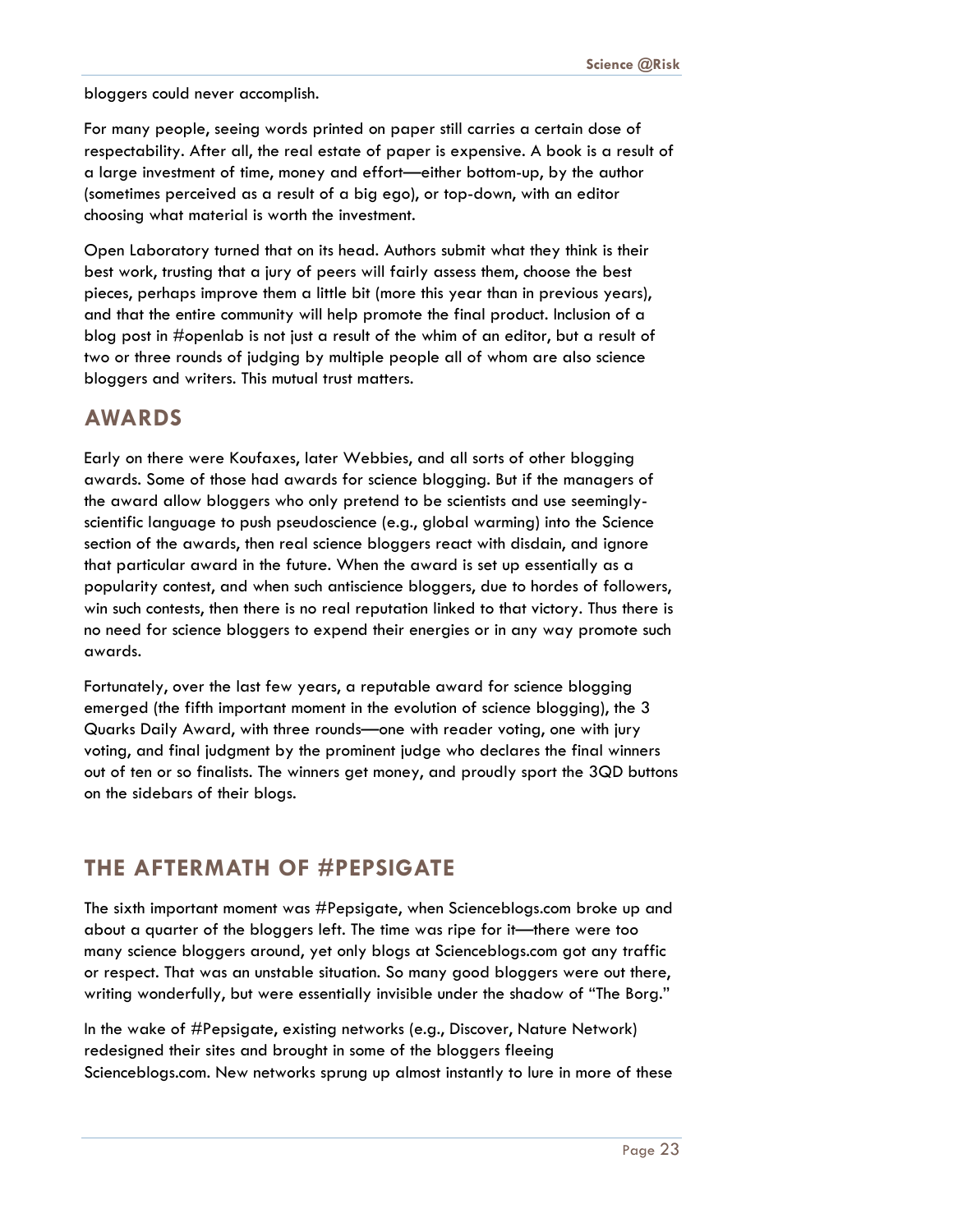blogging veterans. There were new networks started by organizations like Wired, The Guardian, PLOS, NatGeo, AGU, ACH, as well as self-organized science blogging collectives like Scientopia, Field Of Science, Science3point0, and Lab Spaces. The last one to launch was the Scientific American network, which celebrated its first anniversary in July 2012.

Being on one of these networks became a stamp of approval for the bloggers, and we quickly built the Scienceblogging.org site (which is about to undergo a thorough rebuild and redesign, and also a project of ScienceOnline organization) to help people find all of the networks, collectives, and key group blogs all in one place. While the inclusion there is not as stringent a process as it is on ScienceSeeker.org, this site is also a proxy for quality in some ways, as most of the blogs appearing there wear the imprimatur of traditional organizations, be it the media, publishers, or scientific societies, or the warranty by their colleagues who invited them to join their collectives. This site has, to many in the mainstream media as well as bloggers and readers, replaced scienceblogs.com as the homepage where they start their day.

## **AGGREGATORS**

I have already mentioned above that an important moment in the history of science blogging was the start, by Dave Munger, of the website ResearchBlogging.org which aggregates blog posts from science blogs, but only if the posts contain the code indicating that the post is covering a paper. The code also renders the citation correctly in the post itself. As the site has editors who decide which applicants can be accepted (or rejected), this became an unofficial stamp of approval, the first method of distinguishing who is and who is not a science blogger.

A couple of years later, when PLOS started accepting bloggers onto their press list, being a member of ResearchBlogging.org was the criterion used for acceptance to the press list (I know this as I was the one doing the approval at the time as their blog/online manager). A little later, PLOS introduced its Alt-metrics on all of their papers. One of those metrics counts the number of blog posts written about the paper. Going through Google Blogsearch and Technorati brings in all sorts of spamblogs, or people who use blogging software to post copies of press releases, instead of genuine science bloggers. Thus PLOS used ResearchBlogging.org as a filter on their papers.

As ResearchBlogging.org is owned by Seed Media Group, now controlled by NatGeo, and as there seems to be no technical support, financial support, or development of the site any more, people who are using it are advised to switch instead to the successor site, ScienceSeeker.org—another project of the ScienceOnline organization, which is a much better site that serves the same purpose but also does much more, has some funding (and is asking for more) and is in constant development. Dave Munger is, again, one of the key people involved in the development of this site. At ScienceSeeker.org, one can filter by discipline, or only show posts that have the ResearchBlogging.org code in them, or only show posts that ScienceSeeker editors have flagged as especially good. Both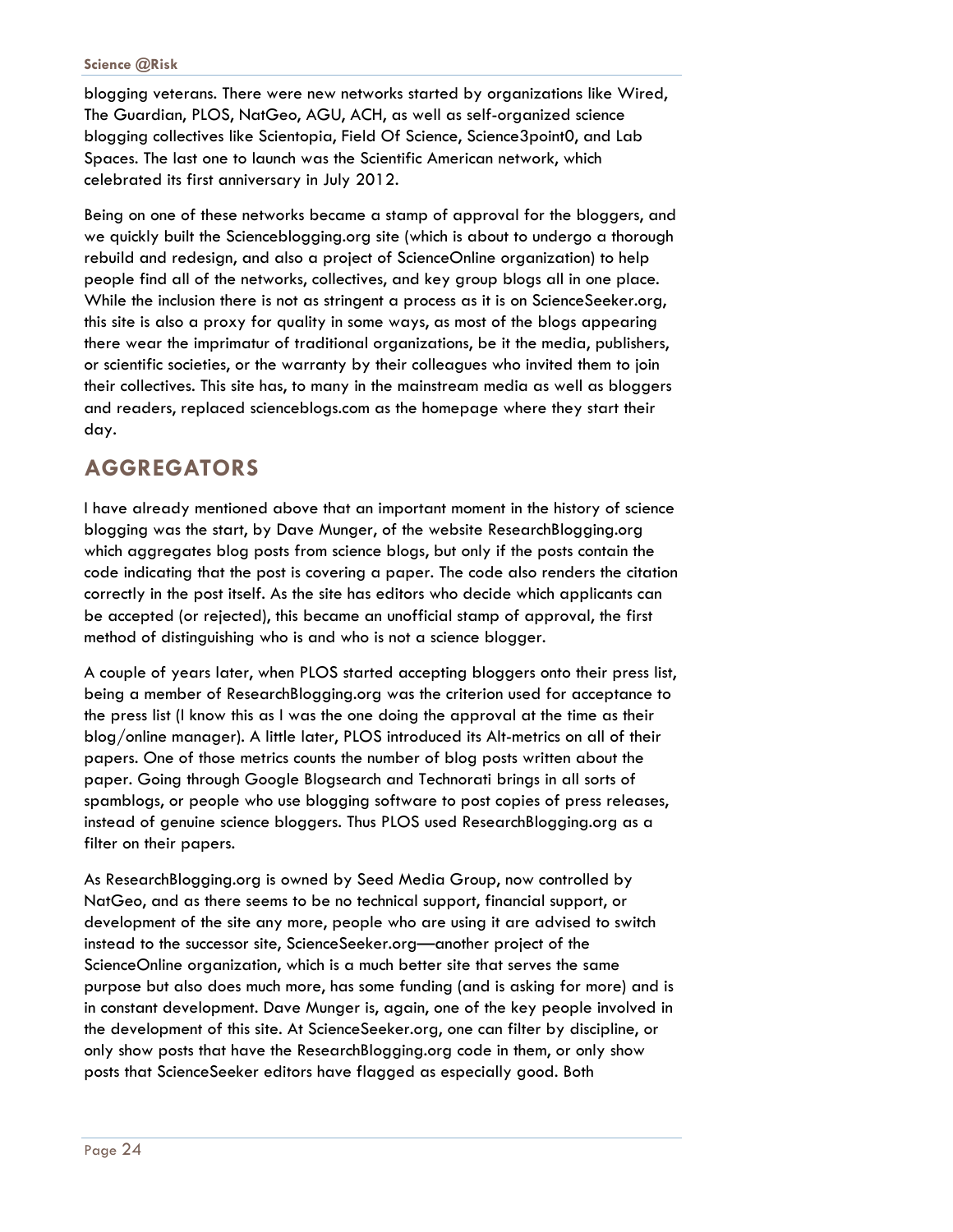ResearchBlogging.org and ScienceSeeker.org now count (as far as I know) around 1200 blogs on their listings (with much, but not complete, overlap). More blogs need to be added for the site to become a more comprehensive collection, but blogs that are on there are a pretty good snapshot of the core of the scientific blogosphere today.

## **SIZE OF THE SCIENCE BLOGOSPHERE**

It is relatively easy to count science blogs in *smaller* languages, e.g., German, Italian, French, Spanish, or Portuguese, with several dozen each at most. It is much more difficult to count science blogs written in English, Russian, Chinese, or Japanese—those most likely count in multiples of thousands. But it is impossible to make a good estimate as it depends on one's definition.

Searching Google or Technorati brings up many blogs with a "science" tag that have nothing to do with science—or worse (spam blogs, antiscience blogs, etc). Researchblogging.org and ScienceSeeker.org are still too small to be useful for counting the total size of the blogosphere.

How does one count blogs that have not been updated in six months—on hiatus or dead? How does one count multiple blogs by the same person, perhaps not even updated simultaneously but successive editions of the blog (e.g., as the person moves from one network to another)? One blog or many? Does one count classroom blogs, at least those that are not set on *private*? How about institutional news blogs? Are they *real blogs* or just an easy software to use to push press releases? And do press releases count? We can fight over this forever, I guess, so I'd rather concede that blogs are uncountable and leave it at that.

## **RISING POWER AND RESPECT**

I have written recently, in an article for a Croatian newspaper, about the history of science blogging and the problem of delineation of who is in and who is out. In that article I also mentioned some events that added to the respect of science blogs, e.g., Tripoli 6 affair, George Deutch affair, the PRISM affair, and #arseniclife affair, though there have been many other cases in which science bloggers uncovered wrongdoing, or forced media to pay attention to something, or forced action on something important. Some of those cases involved clearing the record within science, others had effect on broader society or policy.

Each one of these cases strengthened the respect for science bloggers. In some cases they did a much better job reporting than the mainstream media did. In others, they tenaciously persisted on a story until they finally forced the mass media to pick up the story and broadcast it to bigger audiences that, in turn, could effect a change (e.g., by calling their representatives in Washington). In many ways, science bloggers shocked the old system and built a new system in its place.

Increased reputation also came from cases in which bloggers solved scientific problems online, in public, for everyone to see. The most famous case is, of course, the Polymath Project, in which Tim Gowers and his readers solved an old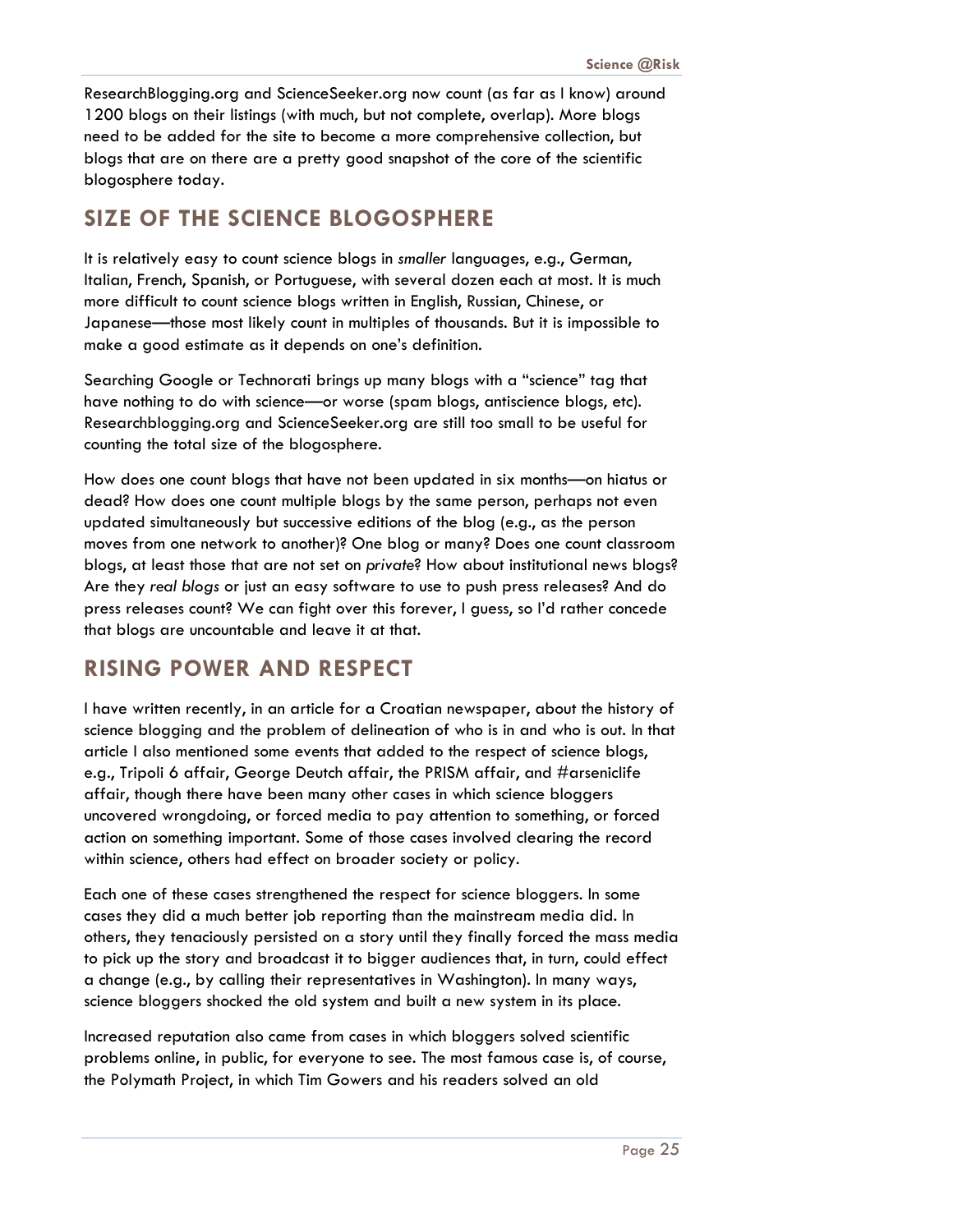mathematical problem in the long comment section of his blog post. The details of the project, as well as why it was so important for open science, were wonderfully detailed in Michael Nielsen's book *Reinventing Discovery: The New Era of Networked Science.*

The best such example to date is the #arseniclife affair because it did two things simultaneously. First, the scientists with relevant expertise took to their blogs to critique, criticize, and debunk the infamous paper about the uptake of arsenic instead of phosphorus by the DNA of a strange bacterium living in a Californian lake. That is not so new—bloggers criticize studies all the time, with expertise and diligence and thoroughness. But importantly, a second thing also happened—the attempt at replication of the experiment was live-blogged by Rosie Redfield, describing in painstaking detail day-to-day lab work, getting technical feedback from the commenters, resulting in the Science paper demonstrating that the experiment could not be replicated. This was a powerful demonstration of the process of Open Notebook Science as one of the things that scientists these days can do with their blogging software.

## **PROFESSIONALIZATION OF SCIENCE BLOGGERS**

You may have noticed recently the so-called Jonah Lehrer affair. In the aftermath, Seth Mnookin used his blog to further explore, in three long blog posts, the professionalization of blogs, and the blurring of the lines between blogging and mainstream journalism.

One of the most interesting reactions by some of the Scienceblogs.com bloggers during #Pepsigate was "we are not journalists, I am not the media." But they were. If your blog is indexed by Google News, hosted by a media company, you are the media. New media perhaps, but it's still media. More personal, more conversational, but still media.

The issue with Jonah Lehrer was something people called *self-plagiarism,* i.e., reusing one's own old words in a new article (true plagiarism was uncovered a little later). This is the clash between old media ("our content is exclusive!") and new media ("my blog is my writing lab where I develop my ideas over time"). Judging from all the discussions, journalists, bloggers and readers are all over the place regarding this issue. Is it OK to reuse one's old words if one is not paid? Is it OK if one is transparent (perhaps using links to old posts, or quotes—I am all for it and do it myself a lot)? Is it OK on a blog but not in an article (and how does a reader know what is what)? Is it OK to reuse one's own tweet or Facebook update (because it is not always thought of as blogging, an attitude which I find silly), but not OK to reuse words that occurred on a WordPress platform? What is the real difference here?

Obviously, the times are in flux. Some science bloggers would rather not be considered media, and not asked to write the way journalists write. Some prefer to use their blogs as writing labs—often repeating and reiterating ideas and words and sometimes entire passages in new contexts, with a new angle or twist gradually adding and changing their own thinking over the years, introducing new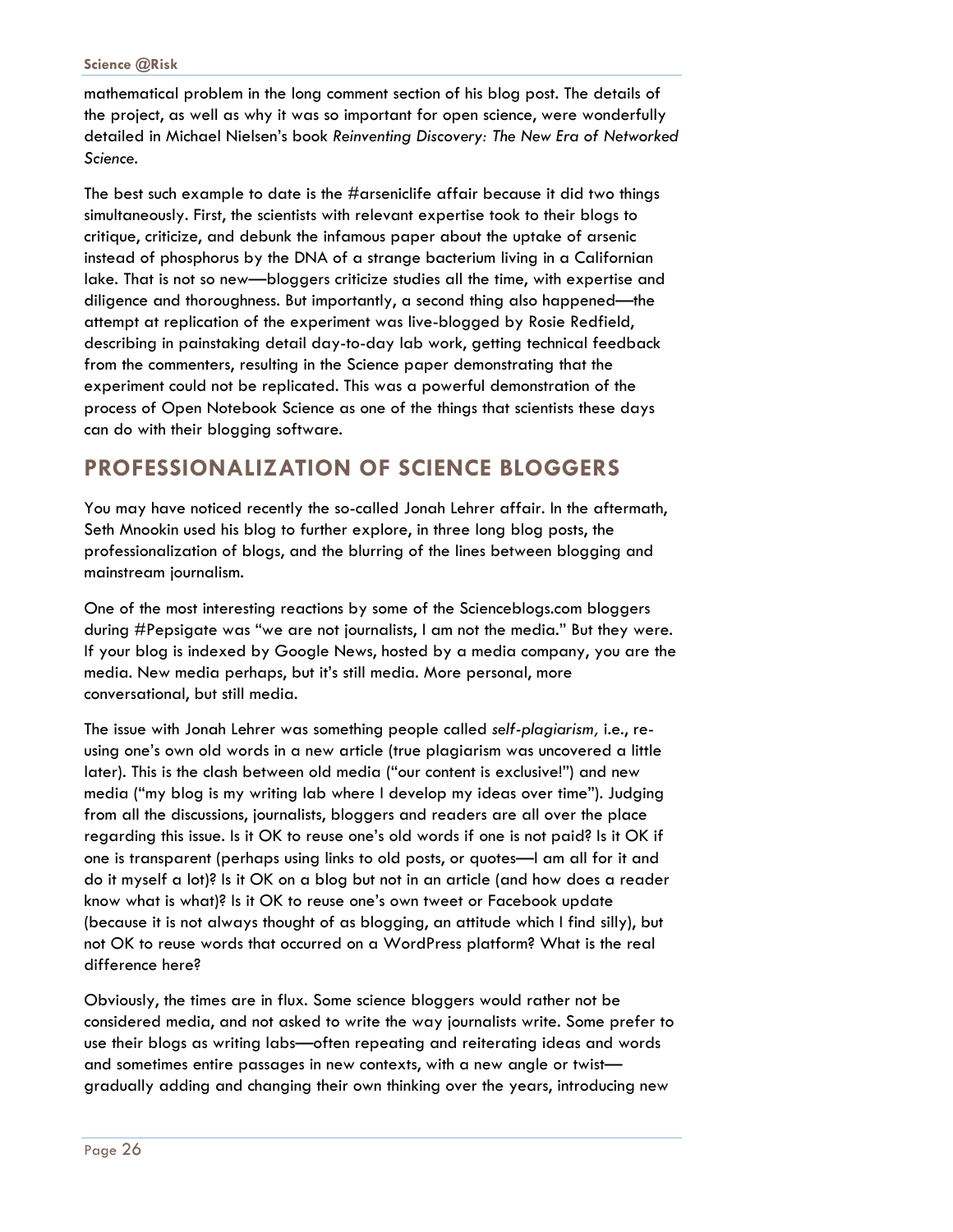readers to old ideas (after all, who digs through the years of archives?), with no intention of ever turning that material into commercial fare, e.g., a magazine article or a book.

If your beat is debunking anti-vaccination misinformation, how many ways can you do that if you post every day? And getting a couple of hundred dollars per month for editor-free posting on someone else's site is not really *professional writing* in a traditional sense. Writing under the banner of a well-known media organization, while it confers respectability by virtue of being chosen to be there, does not automatically mean that blogging is the same as reporting news or writing professional op-eds. There is much more freedom guaranteed. More editorial control would require much more money in exchange.

On the other hand, some science bloggers see their blogs as potential marketing tools for themselves as writers. Their blogs are a different kind of a *writing lab*—a place to write more fine-tuned kinds of pieces, more *journalistic*, in hope of being seen and then getting gigs and jobs in the media. They tend to cover new papers, rather than write broader educational pieces. They try to proofread and polish their posts better. And why not? Nothing wrong with that. Just like there is nothing wrong with NOT wanting to do that either. Many scientist-bloggers really have no journalistic ambitions. Others do. Each has different goals, thus different writing styles and forms, slightly different ethics, and a different understanding of what their blogs are all about.

During one of the debates about professionalization of science bloggers, I heard a sentiment that bloggers with no journalistic ambitions should not confuse everyone by being on networks hosted by media organizations. As an editor of one of those networks, I beg to differ. I want all kinds of bloggers, all styles and formats, because I want to diversify our offering, I want to have something for every kind of reader—from kids to postdocs, from teachers to researchers and more. I want to blur the line between old and new media, make it so new, more web-native forms of stories become a norm, not just the old tired inverted pyramid.

The world of media is rapidly changing and, in many ways, returning to the manyto-many communication that we are used to, the 20th century broadcast model being the only weird exception in history. Mixing and matching various styles of communication in one place, especially a highly visible place, is a good thing for science as each piece will be interesting to a different subset of the potential audience, which will keep readers coming back for more, looking around, and learning how to appreciate other styles as well.

I want cool science to be everywhere in the media ecosystem—from movies and television, to theater and music, to newspapers and magazines, to books and blogs and tweets. I want the science communicators to practice the new journalistic workflow which assumes, almost by definition, that a lot one says will be repeated over and over again in various places in various contexts. Self-plagiarism does not make sense as a concept in this model. Self-plagiarism IS the new model—that is how good ideas get pushed (as opposed to pulled) to as many audiences, in as many places, over as many years as possible.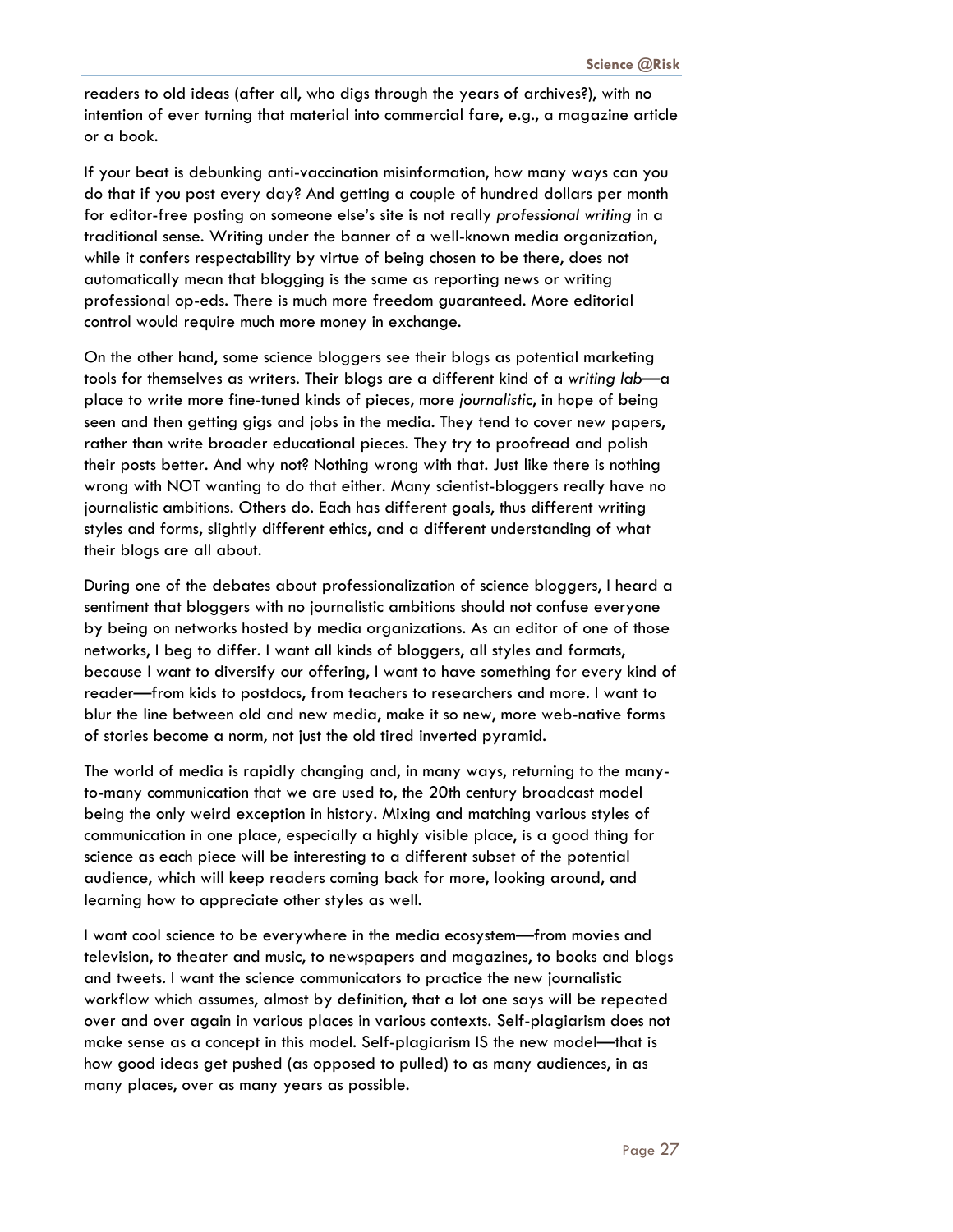On one hand, bloggers need to adjust. Moving from independent blogs to Scientific American put a lot of our bloggers into a phase of self-reflection. They sometimes try to write perfect posts (and sometimes need encouragement to just throw things up on their blogs even if they are not entirely perfect). But blog posts are not supposed to be, with occasional exceptions, polished, self-contained pieces. A blog post is usually one of many in that person's series of posts on the same topic, reflecting personal learning and growth over the years. Or a post on something new to the person, a way to organize one's own thoughts about a very new topic. That post is also a part of an ongoing conversation the blogger has with regular readers and commenters. That post is also part of a broader online (and sometimes also offline) conversation.

A blog post is just a very long tweet in a series of other very long tweets, usually, but an occasional polished diamond is certainly welcome as well. It is a writing lab, after all, so occasionally a perfect article may appear. But focusing on that goal is misguided—a blog is a place to think in public. And if the media host understands that, then there is no question or problem of *self-plagiarism*.

On the other hand, readers also need to adjust. When they arrive at a media site, they should learn not to expect a self-contained inverted pyramid every time. Blogs have been around for fifteen years, they are not so novel any more. It's easy to see if a site is a blog, if it reads like a blog, and one should know what one should expect on a blog. I think that most complaints in the comments are really trolling people who dislike what scientific research concluded complain about typos, or format, or length, or tone, in order to divert the discussion that makes them personally uncomfortable. Our bloggers have full moderation powers to deal with such comments in any way they see fit.

## **CONSIDERATIONS ON PRESERVING SCIENCE BLOGS**

After #Pepsigate, many bloggers feel the freedom to move from one network to another, or on and off networks, with considerable ease and speed. What happens to the archives? A couple of months ago, someone at National Geographic flipped the wrong switch and years of archives from almost a 100 science blogs were gone. Completely gone, even blocked from viewing at Wayback Machine and Google Cache. It took a dozen of tweets to get the attention of some of their bloggers, who contacted the relevant person who flipped the switch back on Monday morning, making all those historically very important archives accessible again. See how easy it is to erase history? Perhaps with Radio2+River2, if it is universally used, this would not be a problem. Wait and see.

For a huge archive to be useful to users—and that's what such an archive is for—it has to be organized in a meaningful way. Should it be by topic or by person? By narrow area, or by a whole discipline (human genome or entire genetics)? Or by technological platform (tweets to the left, datasets to the right, blog posts straight ahead)? Or separate independent blogs from network and institutional blogs? If all of the stuff all of the science bloggers in the world have ever posted on all of their blogs is to be archived and preserved, how should that material be organized?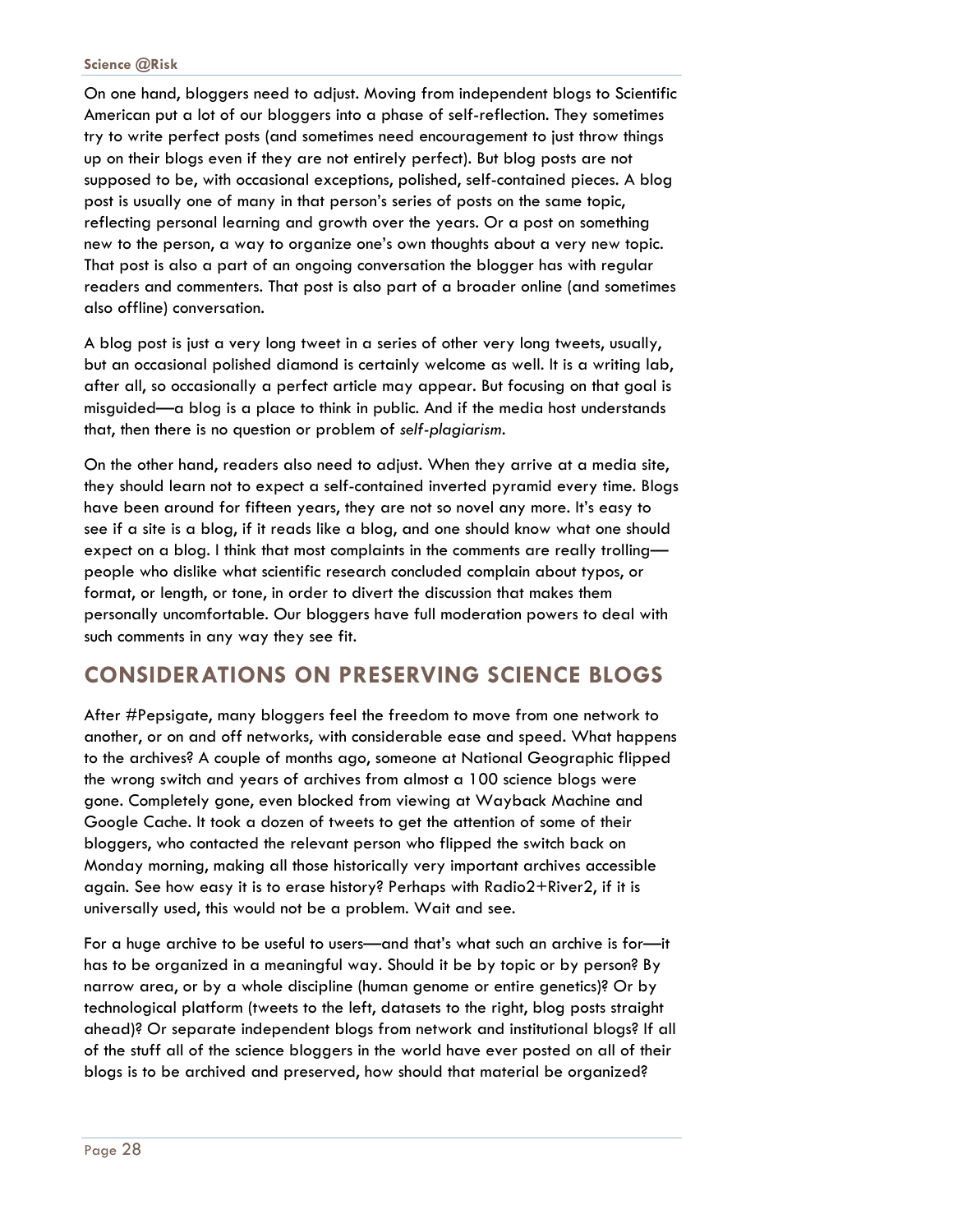Chronologically, minute by minute? Or in chunks akin to blog carnivals? Or sorted by topic? Should papers be connected to blog posts that discuss those papers? Should #arseniclife be its own *unit*?

Another problem is privacy. Facebook has many privacy settings. Tweets, and some blogs, occasionally switch from private to public to private—what is a repository to do with stuff that is uncertain if it is private or public at any given time? Should the archiving be opt-in? In that case, how does one ensure that most of the people opt in so the repository is of decent completeness?

Also, many blog posts are reactions to other sites. A blog post may debunk a claim from a creationist, or anti-vax or GW-denialist blog, linking to it and quoting from it. If science blogs are preserved, but antiscience blogs are not, there will be link rot right there, preserving reactions without the context of the reactions. So perhaps all those antiscience and pseudoscience blogs should also be preserved—they may be bad science, but they are an important aspect of today's society and will be interesting to future historians. In which case, how does one label them? They are clearly not science blogs (although some of them pretend to be), so they should not be just thrown into the same bag. Which is why this delineation between *real* science blogs and other stuff has to be made.

And how will this decision be made and by whom? Should something like ScienceSeeker be used as an edited, peer-reviewed collection of respected science bloggers? If so, how does one get more bloggers to know about this and apply to it?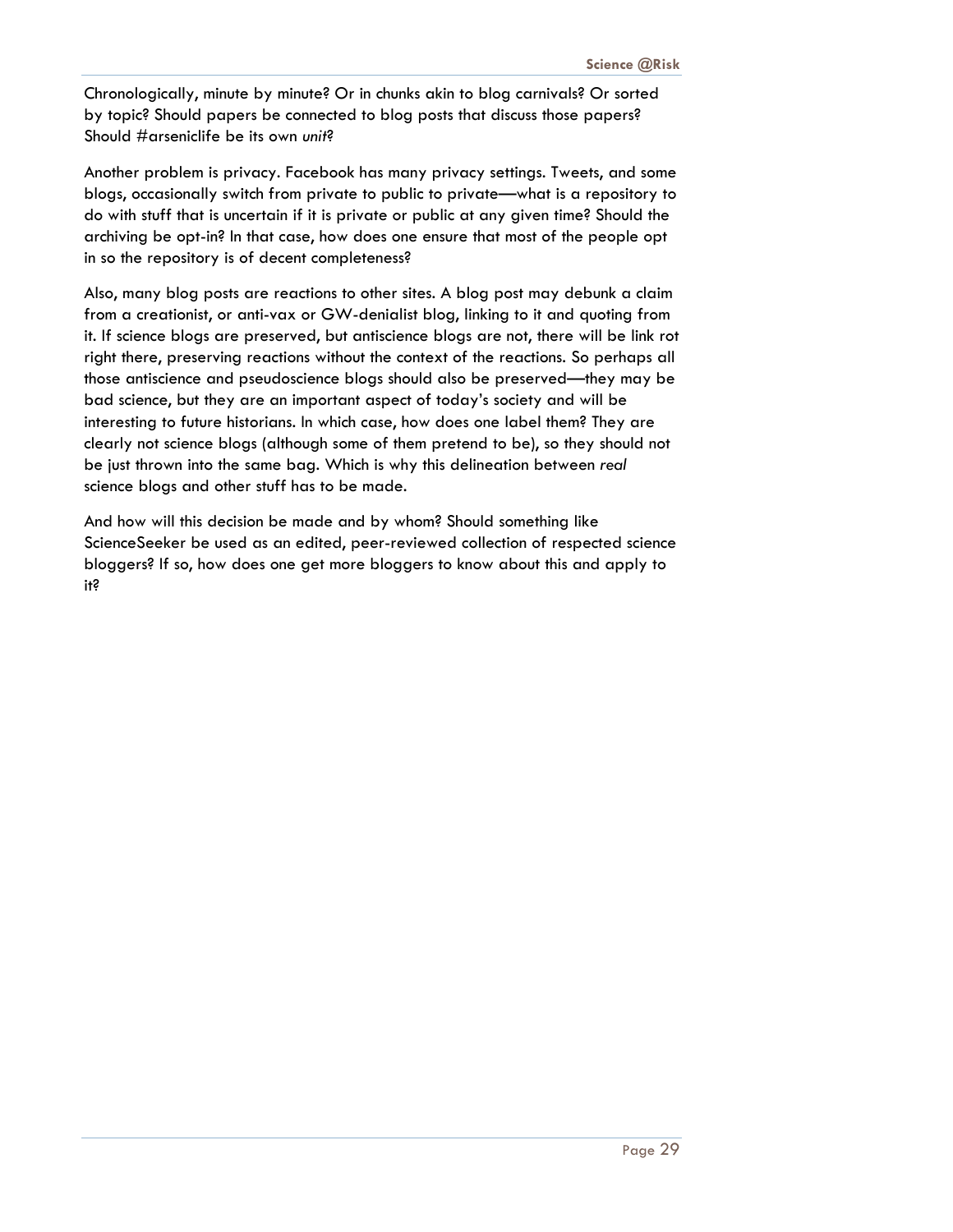## **Developing a "Health and Medicine Blogs" Collection at the U.S. National Library of Medicine**

*CHRISTIE MOFFATT, ARCHIVIST IN THE U.S. NATIONAL LIBRARY OF MEDICINE HISTORY OF MEDICINE DIVISION AND PROGRAM MA NAGER OF NLM'S DIGITAL MANUSCRIPTS PROGRAM, AND JENNIFER MARILL, CHIEF OF THE TECHNICAL SER VICES DIVISION FOR THE NATIONAL LIBRARY OF MEDICINE* 

The United States National Library of Medicine (NLM) has a mandate to collect, preserve and make accessible the scholarly biomedical literature as well as resources that illustrate a diversity of philosophical and cultural perspectives not found in the technical literature. New forms of publication on the web, such as blogs authored by doctors and patients, illuminate health care thought and practice in the 21st century. In June 2011, the NLM Web Collecting and Archiving Working Group engaged in a pilot project to understand better the processes and challenges of collecting born-digital web content to expand the Library's collecting strategy for digital formats.<sup>10</sup>

The NLM working group gained a practical understanding of web archiving workflows and began the Health and Medicine Blogs collection, presenting the perspectives of physicians, nurses, hospital administrators and other individuals in healthcare fields. So far, the authors of these blogs are physicians, nurses, hospital administrators, and other health professionals in different stages of their careers. NLM also collected blogs of patients who are chronicling their experiences with conditions such as cancer, diabetes, and multiple sclerosis.

l

<sup>10</sup> http://www.archive-it.org/organizations/350?show=Collections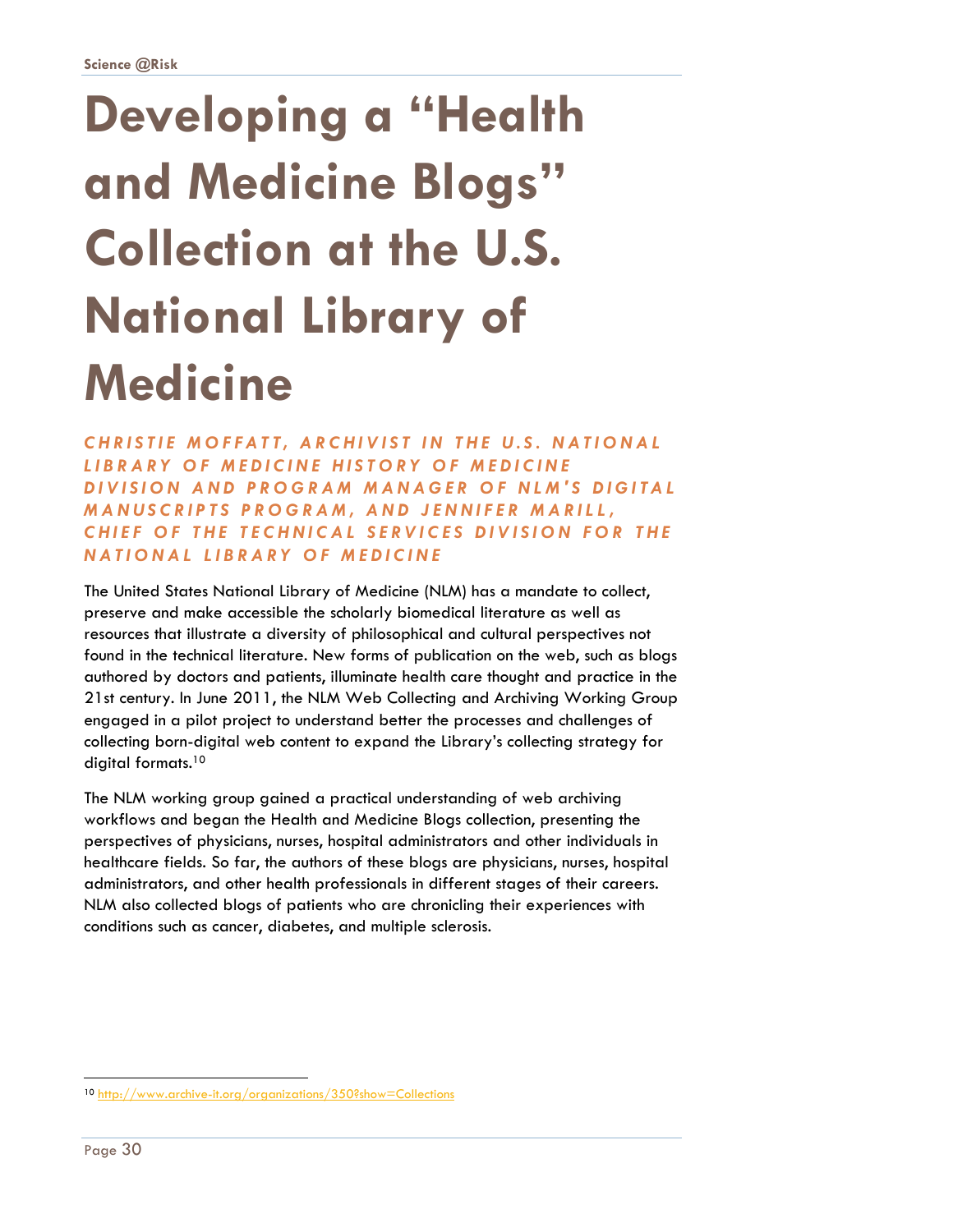## **E-PATIENT DAVE**

|                                                                                                                                                                                                                                                                                                                                                                   | e-Patient Dave<br>A Voice of Patient Engagement                                                                                                                                                                                                                                                                                                                                                                                                                                                                                                                                                                                                                                                                                                                                     |                                                              |
|-------------------------------------------------------------------------------------------------------------------------------------------------------------------------------------------------------------------------------------------------------------------------------------------------------------------------------------------------------------------|-------------------------------------------------------------------------------------------------------------------------------------------------------------------------------------------------------------------------------------------------------------------------------------------------------------------------------------------------------------------------------------------------------------------------------------------------------------------------------------------------------------------------------------------------------------------------------------------------------------------------------------------------------------------------------------------------------------------------------------------------------------------------------------|--------------------------------------------------------------|
| > Boot Campl < Schedule For Patients<br>Home                                                                                                                                                                                                                                                                                                                      | Pt Communities For Providers<br>Videos<br>Boards & Awards                                                                                                                                                                                                                                                                                                                                                                                                                                                                                                                                                                                                                                                                                                                           | Media<br>Testimonials<br>Books<br>About<br>Contact           |
| I've started an RFP for my skin cancer<br>The other day I announced my new skin cancer                                                                                                                                                                                                                                                                            |                                                                                                                                                                                                                                                                                                                                                                                                                                                                                                                                                                                                                                                                                                                                                                                     | <b>Participatory</b><br>Medicine                             |
| diagnosis and discussed how I'll blog my approach to it<br>as an e-patient.                                                                                                                                                                                                                                                                                       | Request for Proposals: remove a basal cell carcinoma<br>First version 9 a.m. ET 2/11/2012 Minor edits 12:37 pm. Some additions labeled E.20 pm.                                                                                                                                                                                                                                                                                                                                                                                                                                                                                                                                                                                                                                     | <b>Member</b>                                                |
| I've decided to explore my options by doing what<br>companies do when they're shopping for a solution:<br>they write a Request for Proposals, and let vendors<br>reply. But in this case what I published isn't cast in<br>stone - I invite discussion and suggestions. And,<br>significantly. I start with the context: partnership:<br>participatory medicine - | Clert Dave deBronkart<br>Primary physician Classel Z. Sands, MD. MPH, Beth Israel Deaconess (BD), Bosto<br>Summary: I seek a cars partner to remove a basal cell carcinoma (DCC) from<br>my left jawine, under the ear. For a brief introduction, see blog post and photo<br>from qualify) at http://bt.b/mTCaymECC<br>I'm educating myself about the condition, I want to explore the available<br>treatment options, and fm"shopping" for a partner to do the work and<br>follow-up with a good combination of quality, partnership, and cost.<br>Responses and questions to: Collegaterstave.com<br>Introduction: Partnership<br>The context for this exercise is responsible partnership between patient and provider, with open<br>documen of wants and of what works for each | Subscribe by email<br>Enter your email address:<br>Subscribe |
| I'm approaching this through an RFP process<br>because I believe in "participatory medicine," in<br>which patients play an active and responsible role<br>in all aspects of healthcare. I believe patients                                                                                                                                                        | Participatory medicine<br>This approaching this through an RFP process because I believe in "participatory medicine," in                                                                                                                                                                                                                                                                                                                                                                                                                                                                                                                                                                                                                                                            | <b>News coverage</b><br>Click to view article                |
| should play an active role in making care more cost-effective and patient-centered, by being<br>responsible about costs and by saying what they want.                                                                                                                                                                                                             |                                                                                                                                                                                                                                                                                                                                                                                                                                                                                                                                                                                                                                                                                                                                                                                     | <b>Edelman Digital</b>                                       |
| Here's the RFF, in Google Docs. At top right of that page there's a place to leave comments, or discuss here.<br>Thanks for helping!                                                                                                                                                                                                                              |                                                                                                                                                                                                                                                                                                                                                                                                                                                                                                                                                                                                                                                                                                                                                                                     | <b>MEDICAL edge Radi</b>                                     |
| February 11th, 2012   Category: Uncategorized                                                                                                                                                                                                                                                                                                                     |                                                                                                                                                                                                                                                                                                                                                                                                                                                                                                                                                                                                                                                                                                                                                                                     | <b>Patient Safety</b>                                        |
| 30 comments to I've started an RFP for my skin cancer                                                                                                                                                                                                                                                                                                             |                                                                                                                                                                                                                                                                                                                                                                                                                                                                                                                                                                                                                                                                                                                                                                                     | & QUALITY HEALTHCARE<br><b>HealthLeaders</b>                 |

"E-patient Dave" is the blog of Dave deBronkart, a cancer patient and blogger who has become a noted activist for healthcare transformation through participatory medicine and personal health data rights.<sup>11</sup> Mr. deBronkart writes in this post as a newly diagnosed skin cancer patient who is taking action to make his treatment most cost-effective.

## **LIFE AS A HEALTH CARE CIO**

| LIFE AS A HEALTHCARE CIO                                                                                                                                                                                                                                                                                                                                                                    |                                                                                         |                    |  |
|---------------------------------------------------------------------------------------------------------------------------------------------------------------------------------------------------------------------------------------------------------------------------------------------------------------------------------------------------------------------------------------------|-----------------------------------------------------------------------------------------|--------------------|--|
| EVERY DAY I EXPERIENCE LIFE IN THE WORLD OF HEALTHCARE IT. SUPPORTING 3000 DOCTORS.<br>18000 FACULTY, AND 3 MILLION PATIENTS, IN THIS BLOG I RECORD MY EXPERIENCES WITH<br>INFRASTRUCTURE, APPLICATIONS, POLICIES, MANAGEMENT, AND GOVERNANCE AS WELL AS<br>MUSE ON SUCH TOPICS SUCH AS REDUCING OUR CARBON FOOTPRINT, STANDARDIZING DATA IN<br>HEALTHCARE, AND LIVING LIFE TO ITS FULLEST. |                                                                                         |                    |  |
| THURSDAY, AUGUST 4, 2011                                                                                                                                                                                                                                                                                                                                                                    | <b>Site Feed</b>                                                                        |                    |  |
| <b>Reflections on Japan</b>                                                                                                                                                                                                                                                                                                                                                                 | <u>@ 000</u>                                                                            |                    |  |
| In my blogs of the past two weeks, I've included many references<br>to the people, places, and experiences I had while traveling in<br>Japan speaking about the need to implement healthcare IT to                                                                                                                                                                                          | Life as a CIO Blog by John D.<br>Halamka MD is licensed under a                         |                    |  |
| support earthquake/tsunami response, hospital rebuilding, and<br>the healthcare needs of the aging Japanese society.                                                                                                                                                                                                                                                                        | Creative Commons Attribution-<br>Noncommercial-Share Alike 3.0<br>United States License |                    |  |
| Here are few personal observations about the country and its                                                                                                                                                                                                                                                                                                                                |                                                                                         |                    |  |
| people in the aftermath of $3/11$ (the Japanese term for the events<br>that took place on Friday, March 11, 2011)                                                                                                                                                                                                                                                                           | SHARE IT                                                                                |                    |  |
| Impact on electric power<br>The area served by TEPCO does remain significantly affected by<br>the reduction in power availability due to nuclear plant                                                                                                                                                                                                                                      |                                                                                         | The webpage can    |  |
| shutdown . Currently Tokyo has voluntarily reduced power                                                                                                                                                                                                                                                                                                                                    | Most likely causes:                                                                     |                    |  |
| consumption by 30% by limiting cooling, public lighting, and                                                                                                                                                                                                                                                                                                                                |                                                                                         | · There might be a |  |
| private consumption. West of Tokyo in Kyoto and Hiroshima, I                                                                                                                                                                                                                                                                                                                                |                                                                                         | · If you dicked on |  |
| did not experience any specific power reduction measures. When                                                                                                                                                                                                                                                                                                                              | What you can try:                                                                       |                    |  |
| I talked to people in the Kansai and Chugoku regions about their<br>post earthquake experiences, they noted that power savings of                                                                                                                                                                                                                                                           |                                                                                         |                    |  |
| 15% is requested in the Kansai region for large institutions such as                                                                                                                                                                                                                                                                                                                        |                                                                                         |                    |  |
| Kyoto University. It is not mandated as in Tokyo, but folks in                                                                                                                                                                                                                                                                                                                              |                                                                                         |                    |  |
| Kyoto feel nsychologically compelled to save power                                                                                                                                                                                                                                                                                                                                          | BLOG ARCHIVE                                                                            |                    |  |

"Life as a Health Care CIO" is the blog of Dr. John Halamka, Chief Information Officer of Beth Israel Deaconess Medical Center in Boston, Massachusetts.12 He is

-

<sup>&</sup>lt;sup>11</sup> http://epatientdave.com/

<sup>12</sup> http://geekdoctor.blogspot.com/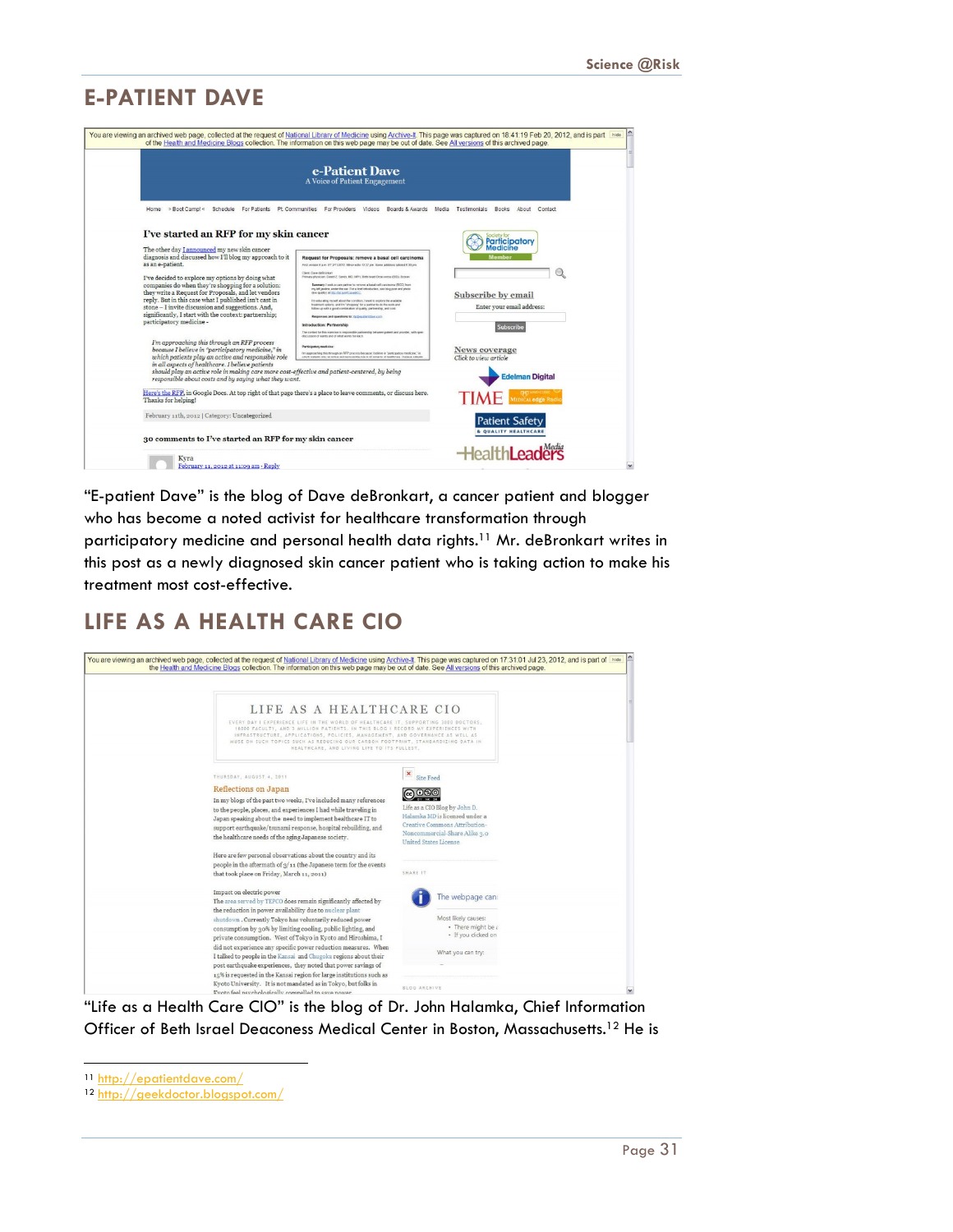also Professor at Harvard Medical School and a practicing Emergency Physician. In this captured blog post, Dr. Halamka reflects on his work in Japan on the implementation of health care IT to support earthquake/tsunami response.

## **WHEELCHAIR KAMIKAZE**



"Wheelchair Kamikaze" is written by an individual named Marc with multiple sclerosis (MS). He drives his wheelchair at full speed and takes videos and still photos using a camera that he has attached to his chair.<sup>13</sup> He posts these images on his blog and writes about his experience living with MS. This is a screenshot of his first blog post on February 27, 2009.

During the pilot, NLM crawled selected blogs monthly over the course of a year using the Internet Archive's Archive-It service. NLM staff conducted monthly quality control reviews of the archived pages and made adjustments to the crawling instructions to better capture the look, feel, and functionality of the content. Throughout this effort the working group explored issues of selection, quality control, metadata, copyright, and the workflows needed to develop web-based collections.

Through a learn-by-doing approach, the group found that it was able to capture selected blogs fairly well despite known limitations to web archiving. One significant challenge that the group faced included dealing with frequent links to outside, *out-of-scope* sources, raising questions about what it means to completely capture a blog, and the extent to which linked content should be preserved. Other challenges included capturing content protected by passwords or blocked by robots.txt files, and some types of video files. NLM learned that capturing web content remains a moving target, and that with each new post, and certainly with overall structural changes to a blog, problems can quickly arise. The group's

l

<sup>13</sup> http://www.wheelchairkamikaze.com/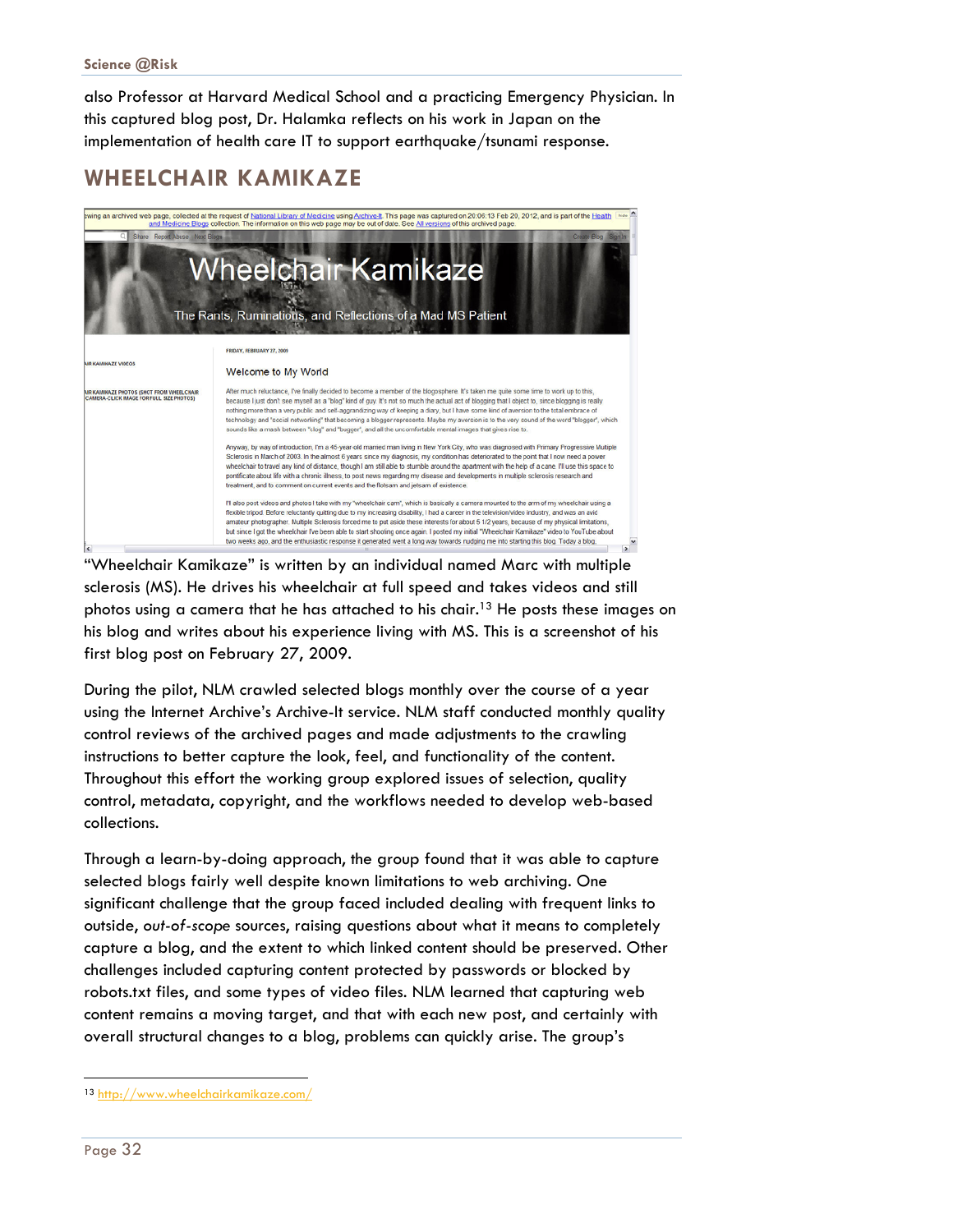experience confirmed the value of early and thoughtful attention to scope, crawling frequency, and crawling duration, as well as the importance of thorough quality review. Test crawls were very helpful for identifying and addressing problems in advance.

Some of the biggest challenges were non-technical and included determining collection scope (this is a *big picture* question—which blogs should be captured?). Other issues were permissions (weighing the fact that these blogs can be quite personal) and monitoring when blogs end, change focus, or move to a new URL. NLM staff learned the importance of both curatorial and technical expertise and the need to keep up with new tools to get a better handle on working with this content. Perhaps most significantly, NLM gained first-hand appreciation for the importance of acting now, despite the imperfect methods of collection.

The Working Group has recommended that NLM expand traditional collecting capabilities to include born-digital web information and to participate in collaborative efforts to capture at-risk web content. As NLM moves forward, other areas of interest include:

- Capturing web-only grey literature, especially content from small *at-risk* organizational websites that do not already have affiliations with repositories or that lack the resources to archive their web content themselves
- Developing thematic collections, such as the intersection of medicine and art on the web
- Event-based collecting (for example, both official and non-official responses to epidemics, or in the aftermath of a disaster)
- Web content that complements traditional manuscript collecting (laboratory websites, online laboratory notebooks)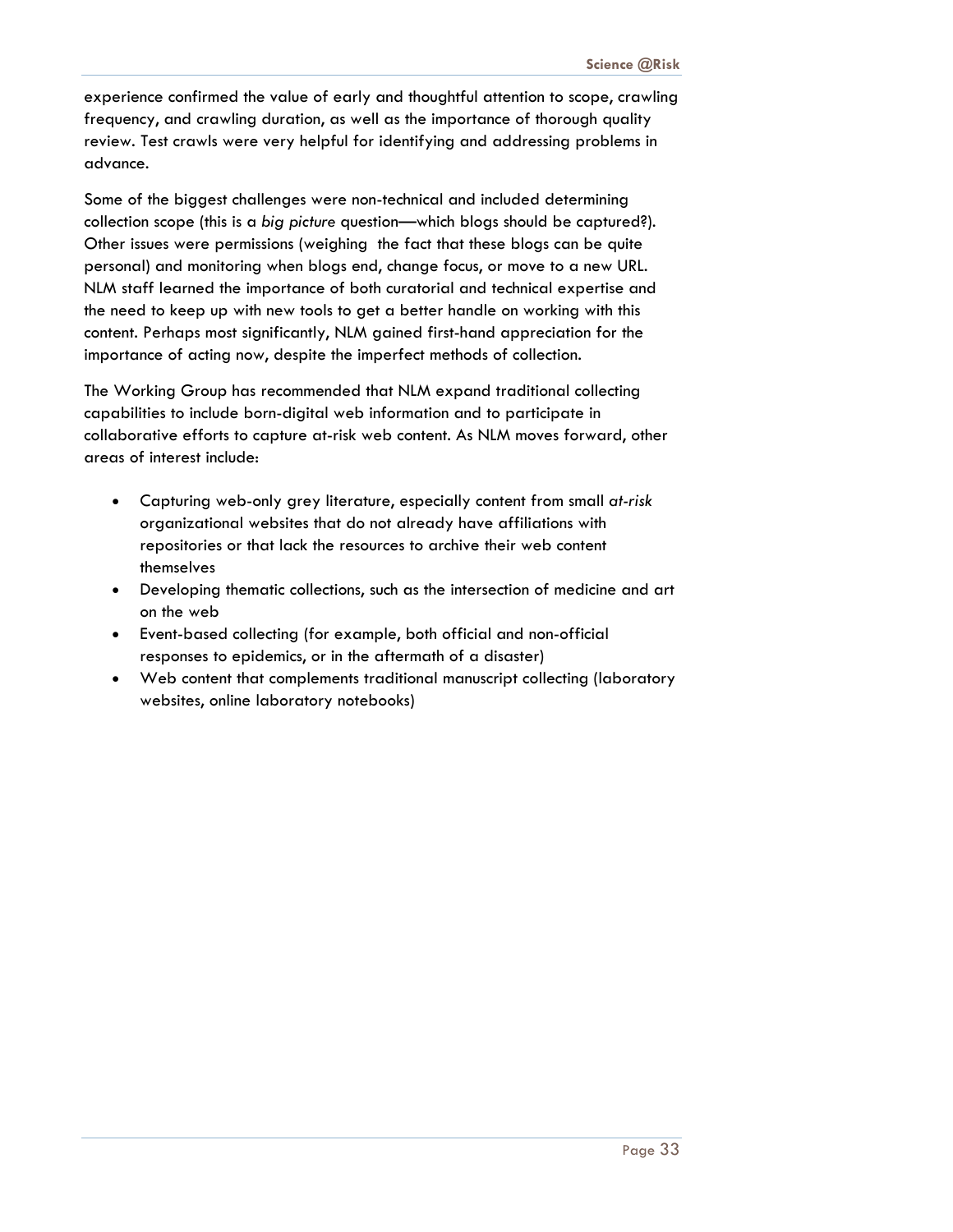## **Eleven Brief Ideas for Web Archives of Online Science Discourse**

**100 Science Blogs:** A highly selective collection intended to broadly sample the diversity of science blogs in terms of science topics, background of bloggers, and approach to presentation and format.

**21st Century Public Science Controversies:** A selective collection of blogs, forums, and subsections of sites like Reddit that focus on discussion of evolution and vaccines.

**Citizen Science on the Web:** A collection focused on preserving a range of significant citizen science projects. This would best focus on preserving both the look and feel of the online citizen science tools themselves, and the associated discussion forums and other online spaces in which users are communicating with each other.

**Mathematics Discussions Online Collection:** A collection of discussion forums in which professional mathematicians discuss issues and trouble shoot problems. This collection might also include discussion of particular mathematical software, like Mathmatica.

**Open Notebook Science Collection:** A collection of the wikis, blogs, and other kinds of content management systems that different scientists are using to practice Open Notebook science.

**Popular Science on the Web Collection:** A collection focused on collecting the work of amateurs, hobbyists, and science enthusiasts outside the world of professional science.

**Professional Programming Discussion Forums Collection:** A collection of discussion forums where programmers discuss technical solutions.

**Science in Pop Culture Online:** This would focus on targeting points of contact between science and popular culture. For example, TV-show forums for science fiction shows, and video game forums for games like Spore that focus on science topics,.

**Science on the Web from Your Institution:** Collect across a broad range of different kind of content produced by an institution's faculty and staff. This might